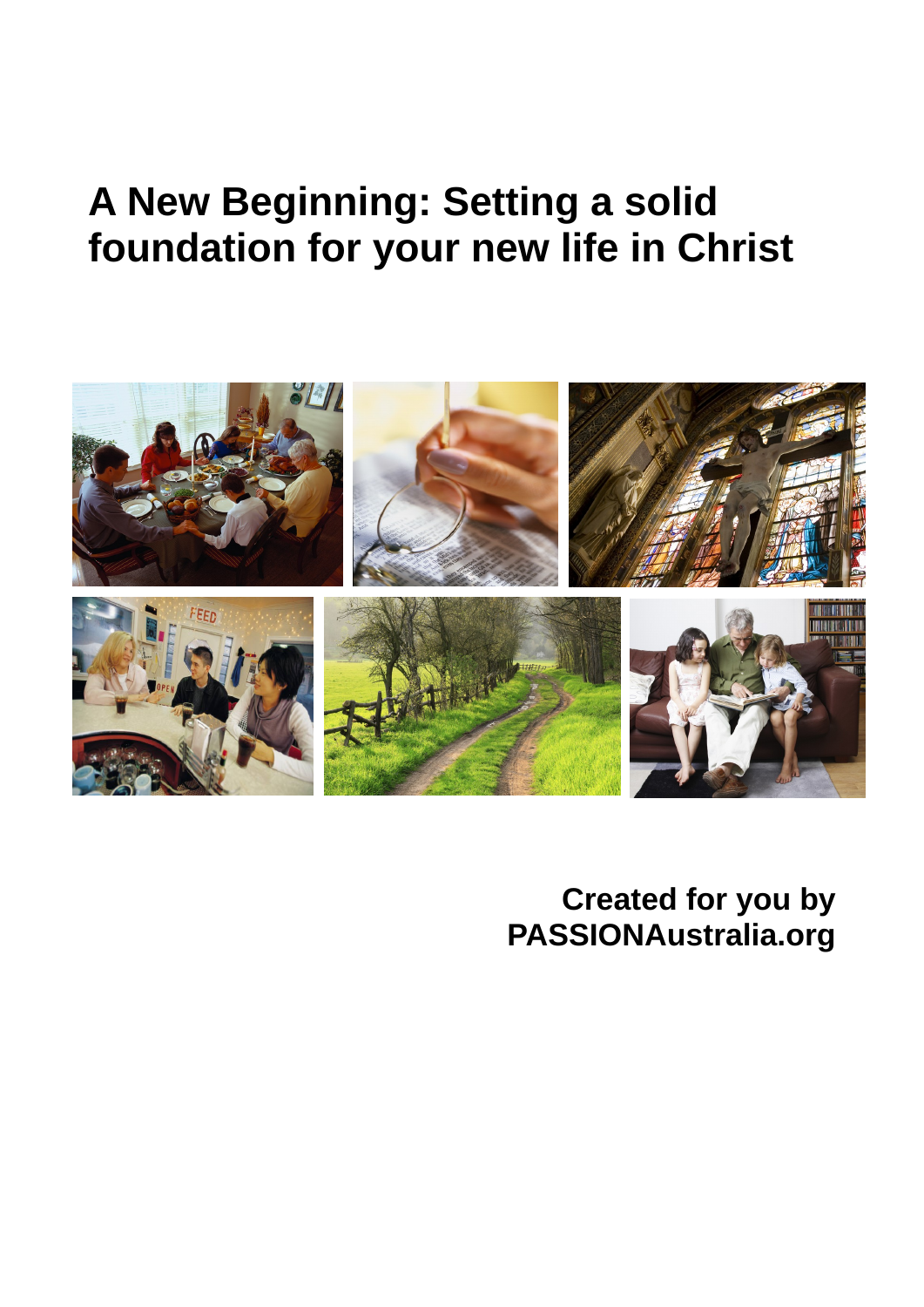# **Contents**

| Introduction                                            | 3              |
|---------------------------------------------------------|----------------|
| Making sure of your salvation                           | 5              |
| Study 1 – Assurance: Being assured of your salvation    | $\overline{7}$ |
| Study 2 - The Bible: God's Word to all mankind          | 9              |
| Study 3 - Prayer: Connecting with God                   | 11             |
| Study 4 – Church: Meeting with other Christians         | 13             |
| Study 5 - Servant-hood: Serving God with your gifts     | 15             |
| Study 6 – Evangelism: Sharing your faith with others    | 17             |
| Study 7 – The Holy Spirit: Our helper in this life      | 19             |
| Study 8 – Christology: Having a right view of Jesus     | 21             |
| Study 9 – Esteem: Having a right you of ourselves       | 23             |
| Study 10 - The Future: What does God want me to do now? | 25             |
| Appendix 1 - Answers to Reflection Questions            | 27             |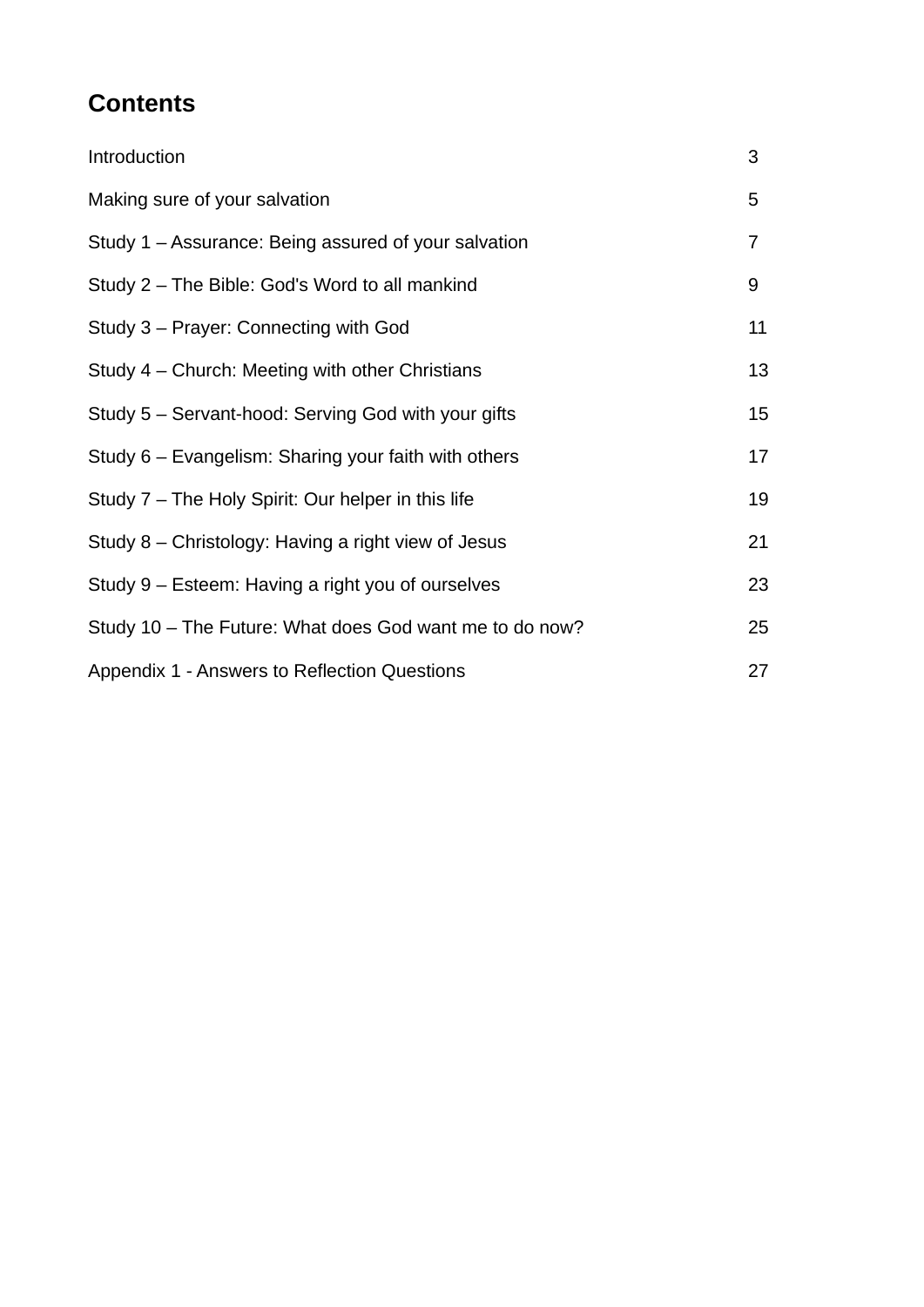### **Introduction**

Welcome to our free discipleship program "New Beginnings: Setting a Solid Foundation for you New Life in Christ.

Our heartbeat in writing this program is that people would come to know Jesus Christ in a personal way, set a solid foundation in Him and go on to follow Jesus as a disciple all the days of their lives.

Setting a solid foundation is vitally important. Jesus shares a story about this in the Bible in Luke 6:46-49. He talks about building a house on the solid foundation of rock. He says when the storms come the house will stay standing because it is built on a firm foundation. It is the same with us. If we are firmly anchored to Jesus, we will stand strong when the trials and struggles of life come our way too.

For us as Disciples or followers of Christ, this foundation is built on a personal relationship with Christ and walking with a Him daily. It is also built on daily habits of prayer, reading the Bible, and regularly meeting with other people who share our faith. We do these things to connect with God and connect with others.

Jesus also told another story that is closely linked with building on a solid foundation. In Matthew 13:3-9 Jesus tells of a farmer who sowed seed on his farm. In the story the farmer scatters seed on four types of ground – road, rocky, thorny and good soil.

We see that the seed that fell on the road was eaten by the birds, the seed on the rocky ground couldn't put down roots and dried out in the sun, the seed in the thorny bushes was choked by the bushes and the seed that fell in the good soil grew to its potential.

Jesus used this story to talk about people receiving the word of God into their hearts and what then happened to it. It is explained further on in Matthew 13:18-23. In short, the seeds that fell on the road, rocky ground and the thorny bushes never reached their potential. While the seed that fell in good soil went on to reap a harvest 30, 60 or 100 times more (Matthew 13:8).

As I read this parable I can't help but think of my life as a follower of Jesus. I want to make sure my "seed" goes as far down as possible into good soil so it reaches its full potential. I want to make sure I produce a harvest 100-fold. I want this for you too.

Building a house on solid rock and planting seed in good soil is what this program is all about. We want to give you the right start so you can be strong in your faith and life in Christ. We want you to become lifelong followers of Jesus Christ.

Each page of the booklet has a simple study that will teach you about the Bible, prayer, church, serving God, sharing your faith, the role of the Holy Spirit and being assured of your salvation. It includes a number of Scriptures on each topic, some reflection questions, an explanation of a key Bible word, a simple prayer and some Bible memory verses.

For best use of this booklet you might like to work through it with a person who has been a Christian for some time. They may be able to answer some of the questions you may have.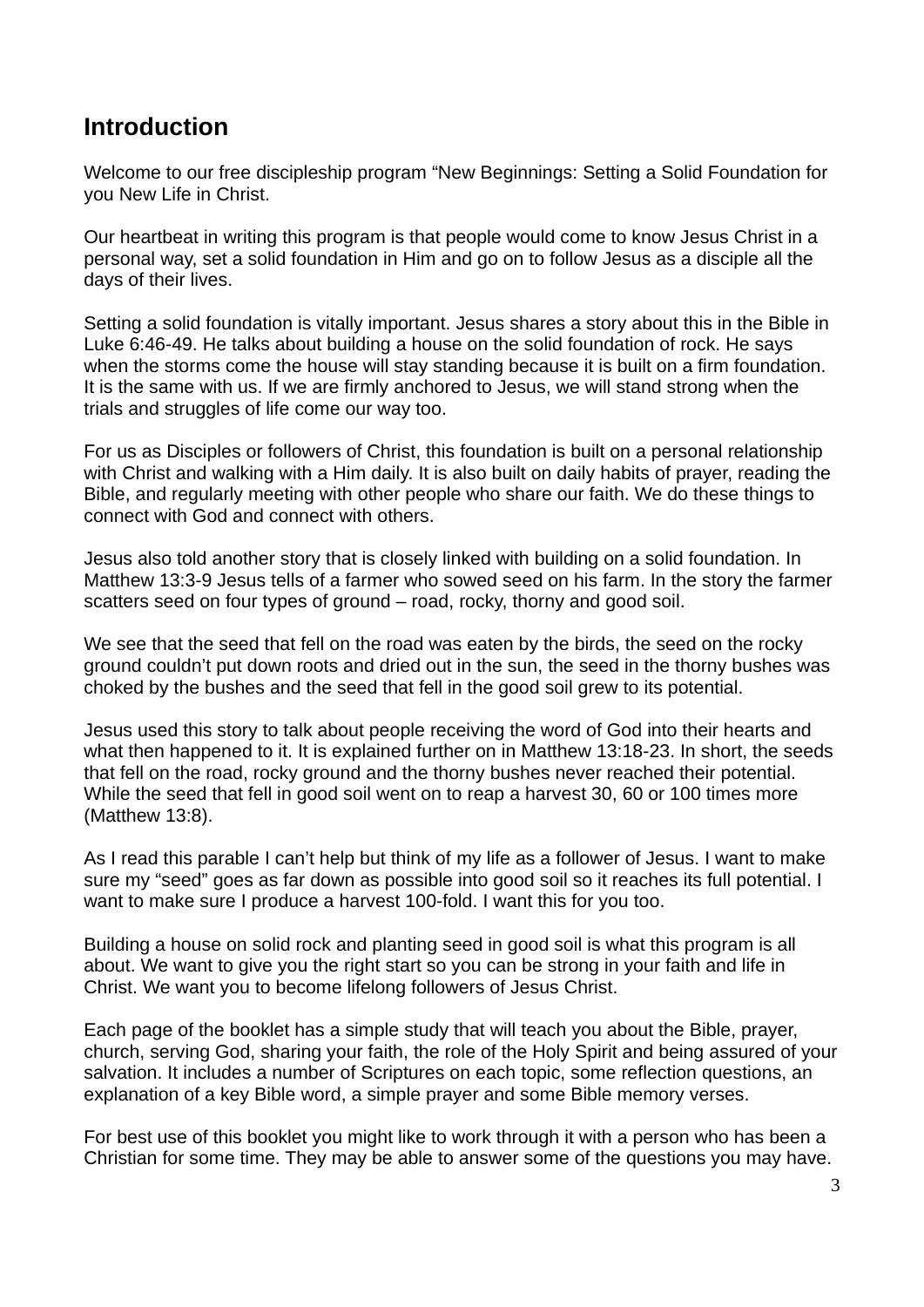We hope and pray that you enjoy your time spent doing this discipleship program. Our heartbeat is that you will set a solid foundation in Christ and go on to walk with Him all the days of your life.

God's Richest Blessings,

The team at PASSIONAustralia.org

#### **Copyright Information**

This booklet is copyright 2010, 2013, 2014 to the ministry of PASSIONAustralia.org. It can be downloaded and used freely and/or photocopied for group use. It is not to be placed on another website for downloading without express written permission from PASSION Australia. This item is not for sale.

#### **Scripture Quotations**

All Scripture taken from the Holy Bible, NEW INTERNATIONAL VERSION®. Copyright © 1973, 1978, 1984 Biblica. All rights reserved throughout the world. Used by permission of Biblica.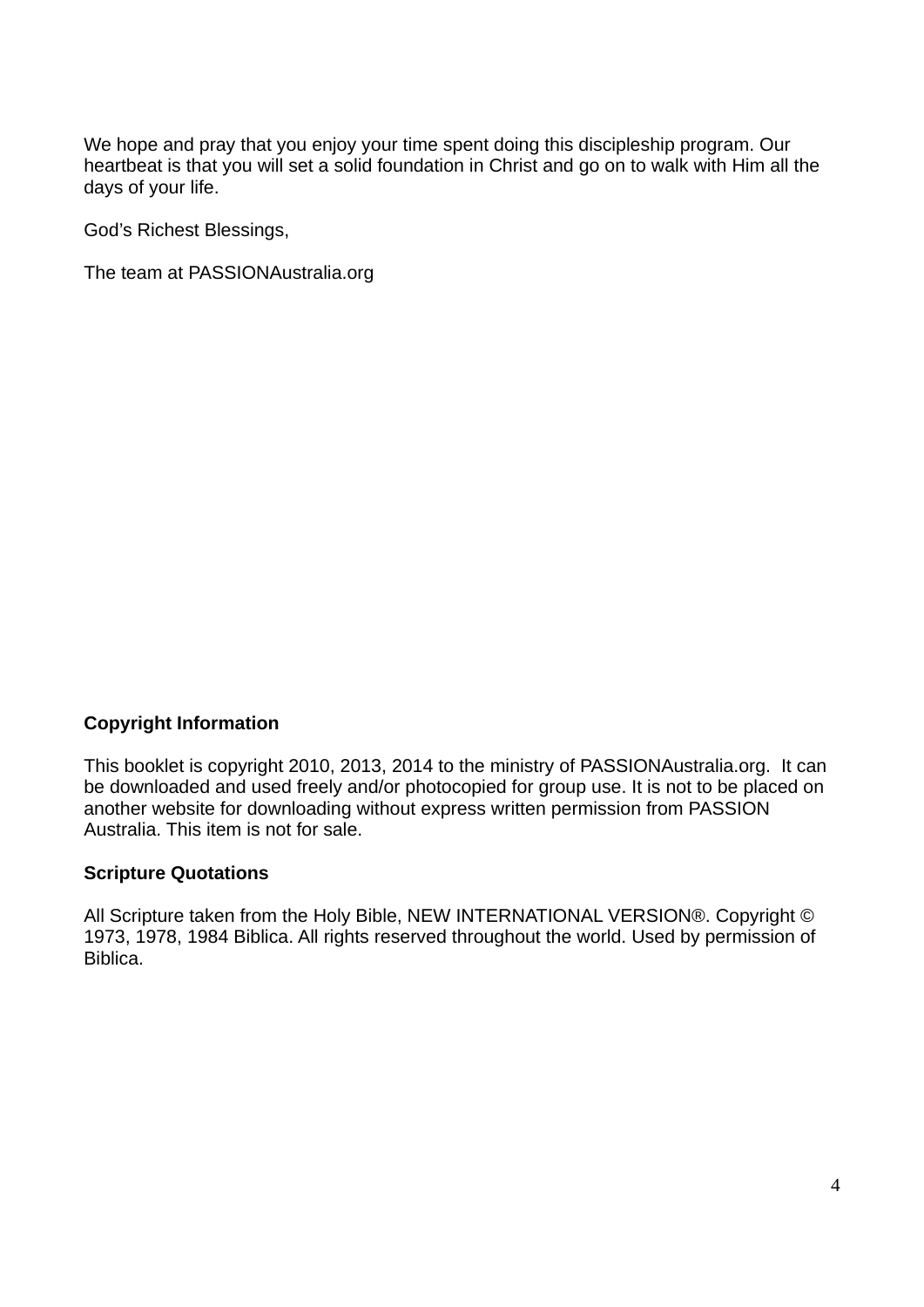# **Making sure of your salvation**

Before you begin the studies on the coming pages it is important that you make sure of your own personal salvation. Making your personal connection with Jesus Christ is what salvation is all about.

To be saved or to receive salvation means to be rescued from the penalty of sin - which is eternal separation from God - and to be assured that you are going to spend eternity with God when you die. In the present tense, it also means that you are in relationship with God, He is with you wherever you go and He is able to guide you and help you in all situations.

The Bible tells us that salvation is found in Jesus Christ. John 14:6 says, "Jesus said to him, "I am the way, and the truth, and the life. No one comes to the Father except through me". This verse tells us that Jesus is the way to the Father. The Bible also tells us in Acts 4:12 that there is no other way to find salvation. Salvation comes through Jesus Christ alone.

Each of us must respond personally to God's plan for our salvation. God played His part by giving His Son to die on the cross for us to pay the price for our sin. Our part is to receive what Jesus has done for us. God requires us to do three things to find salvation.

They can be described as the A, B, C of salvation -

#### **A - Admit**.

We need to admit to God that we have sinned and fallen short of His standards and to ask for His forgiveness.

Romans 3:23-24 - For all have sinned and fall short of the glory of God, and are justified freely by his grace through the redemption that came by Christ Jesus.

1 John 1:9-10 - If we confess our sins, he is faithful and just and will forgive us our sins and purify us from all unrighteousness. If we claim we have not sinned, we make him out to be a liar and his word has no place in our lives.

#### **B - Believe**.

We need to believe in Jesus Christ, that He is the Son of God and that He died on the cross for our sin.

John 3:16 - For God so loved the world that he gave his one and only Son, that whoever believes in him shall not perish but have eternal life.

John 1:12 - Yet to all who received him, to those who believed in his name, he gave the right to become children of God.

#### **C - Confess**.

We need to call on Jesus to save us and we need to confess Jesus Christ as our Lord and Saviour.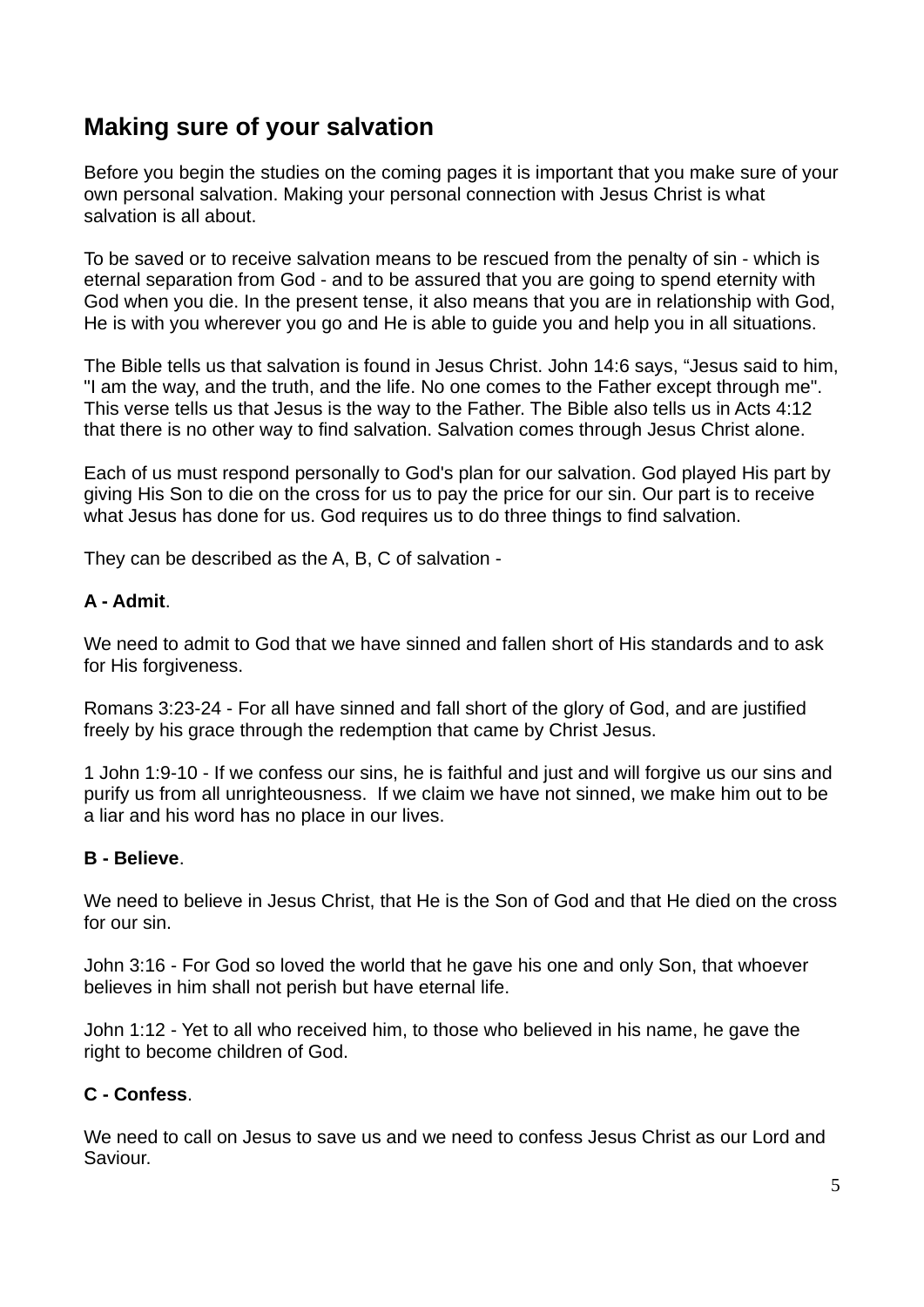Romans 10:13 - Everyone who calls on the name of the Lord will be saved.

Romans 10:9-10 - That if you confess with your mouth, "Jesus is Lord," and believe in your heart that God raised him from the dead, you will be saved. For it is with your heart that you believe and are justified, and it is with your mouth that you confess and are saved.

Responding to God is as simple as praying a short prayer that expresses our thanks for what He has done, confessing your sin and asking Jesus to be our Lord and Saviour. You can pray this prayer right now.

#### **Prayer to find salvation**

Heavenly Father,

I thank You that Jesus came and died on the cross for my sin. Right now I ask for Your forgiveness for all of the wrong things I have done in my life. Jesus, I believe You are the Son of God and that God raised you from the dead. Right now I surrender my life to You and I ask you to be my Lord and Saviour. Please guide me and lead me in all I do by the power of Your Holy Spirit and help me to live for Your Kingdom. Amen.

If you have sincerely prayed the prayer above it now means you are in relationship with God, that your sins are forgiven and that you will spend eternity with Him when you die. That is great news!

Now you are ready for the study…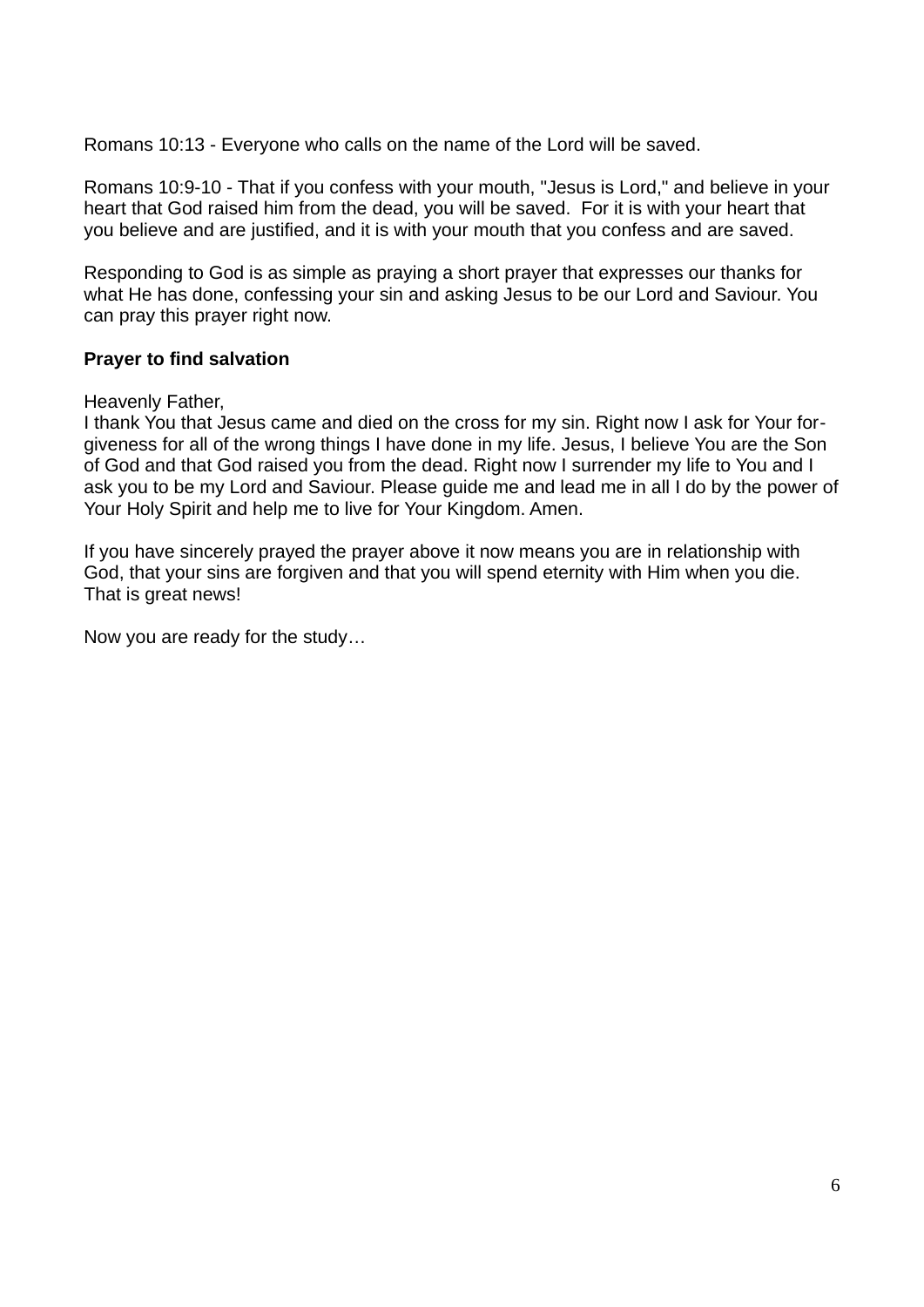# **1. Assurance - Being assured of your salvation**

#### **What is salvation?**

When the Bible talks about salvation it touches on two main areas.

- 1. Being rescued from the penalty of sin which means death and eternal separation from God.
- 2. Being in right relationship with God both now in this life and for all eternity.

In the Bible we see that when Jesus came and died on the cross, He came to pay the price for our sin. He took the punishment that was rightfully ours. His death opened the way for us to be forgiven of our sin and to be brought back into a right relationship with God. In a future tense it means that those who put their faith and trust in Jesus will spend eternity with God.

When we ask Jesus Christ into our lives and we become a Christian, it is a start of a whole new journey of faith and life. The Bible tells us the old life is gone and the new life has come (2 Corinthians 5:17). However, during our first few months of being a Christian it is quite normal to have periods of doubt about God or if we are really saved. In these times it is very important to seek reassurance from the Bible.

#### **Bible Verses on salvation**

Please read the following Bible verses and then answer the reflection questions below. Circle or underline any key words that stand out as you read.

John 3:16 - For God so loved the world that he gave his one and only Son, that whoever believes in him shall not perish but have eternal life.

John 1:12 - Yet to all who received him, to those who believed in his name, he gave the right to become children of God.

1 John 5:13 - I write these things to you who believe in the name of the Son of God so that you may know that you have eternal life.

Romans 10:13 - Everyone who calls on the name of the Lord will be saved.

Hebrews 9:28 - Christ was sacrificed once to take away the sins of many people; and he will appear a second time, not to bear sin, but to bring salvation to those who are waiting for him.

Ephesians 2:8-9 - For it is by grace you have been saved, through faith--and this not from yourselves, it is the gift of God not by works, so that no one can boast.

Titus 3:5 - He saved us, not because of righteous things we had done, but because of his mercy. He saved us through the washing of rebirth and renewal by the Holy Spirit,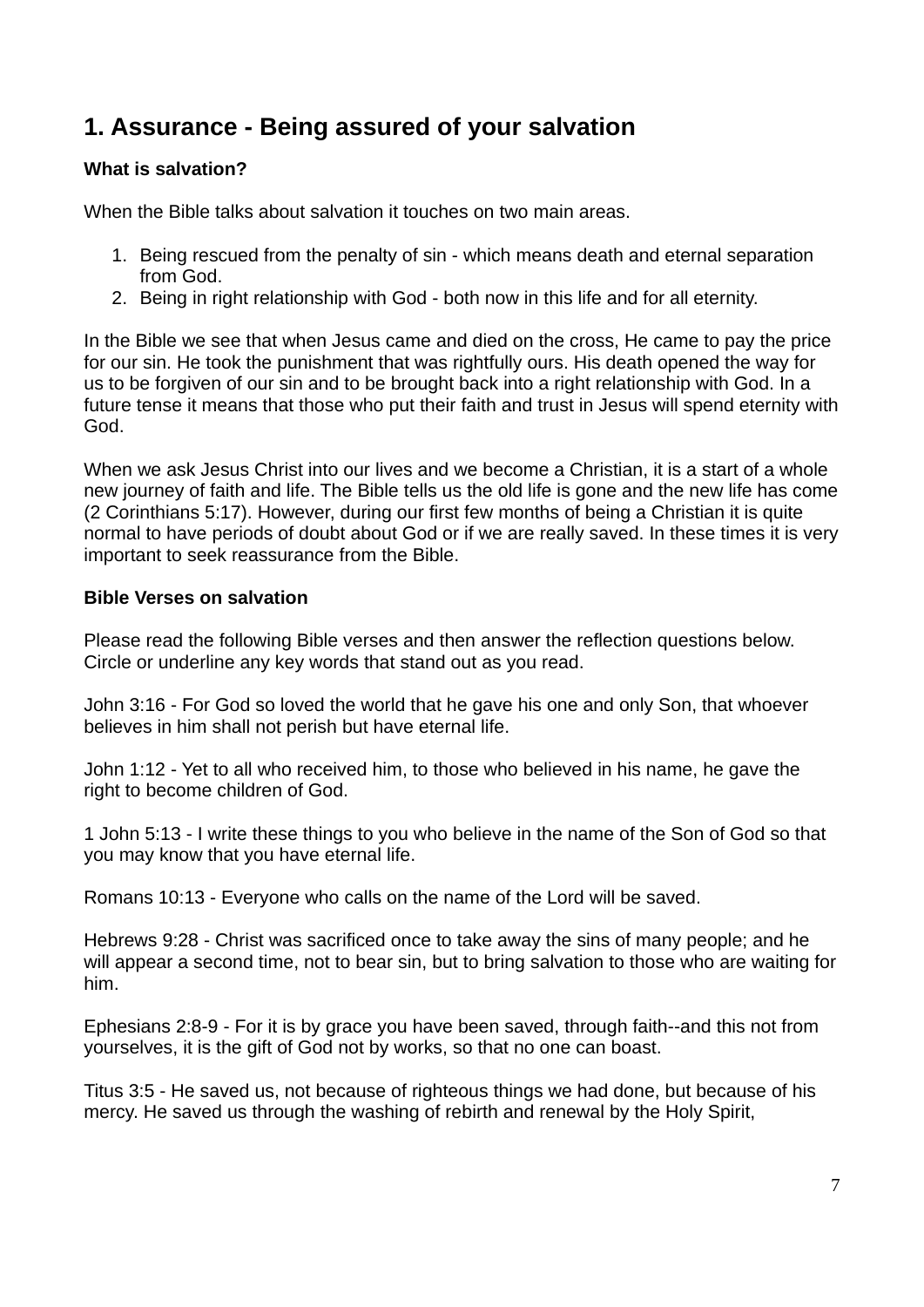#### **Reflection questions**

1. John 3:16 talks about God's great love for all mankind. What does it say we have as Christians if we believe in Jesus Christ?

2. When we receive Jesus Christ into our lives, what does the Bible tell us we become? (John 1:12)

3. Romans chapter 10 talks about salvation. Who according to Romans 10:13 who can be saved?

4. Hebrews 9:28 tells us that the first time Jesus came it was to take away the sins of many people. What does it say Jesus will bring to those when He comes back again?

5. Which of the reflection verses tells us we are saved by grace through faith?

6. Which reflection verse tells says God saved us by His mercy?

7. In 1 John 5:13 it says if we believe in the name of the Son of God we have something. What is that?

#### **Key Words from the Bible**

**Saviour** - The word Saviour means someone who saves a person or persons from something else, usually something which is harmful to them. In the context of Christianity, Jesus is the Saviour. This means that he saves us from the judgement of God the Father on people who have sinned against Him. Sin is breaking the law of God (1 John 3:4). The wages of sin is death (Romans 6:23) and separation from God (Isaiah 59:2). Therefore, Jesus is the Saviour who saves us from eternal separation from God.

#### **Memory Verse**

Read and memorise John 3:16 for next week's lesson.

#### **Prayer**

#### *Heavenly Father,*

*I pray that You will assure me of my salvation. Help me to remember that I am saved because of what Jesus has done for me. I pray that when I have doubts about Your existence or my salvation that I will read the Bible and find assurance in Your Word. I ask this in Jesus' name, Amen.*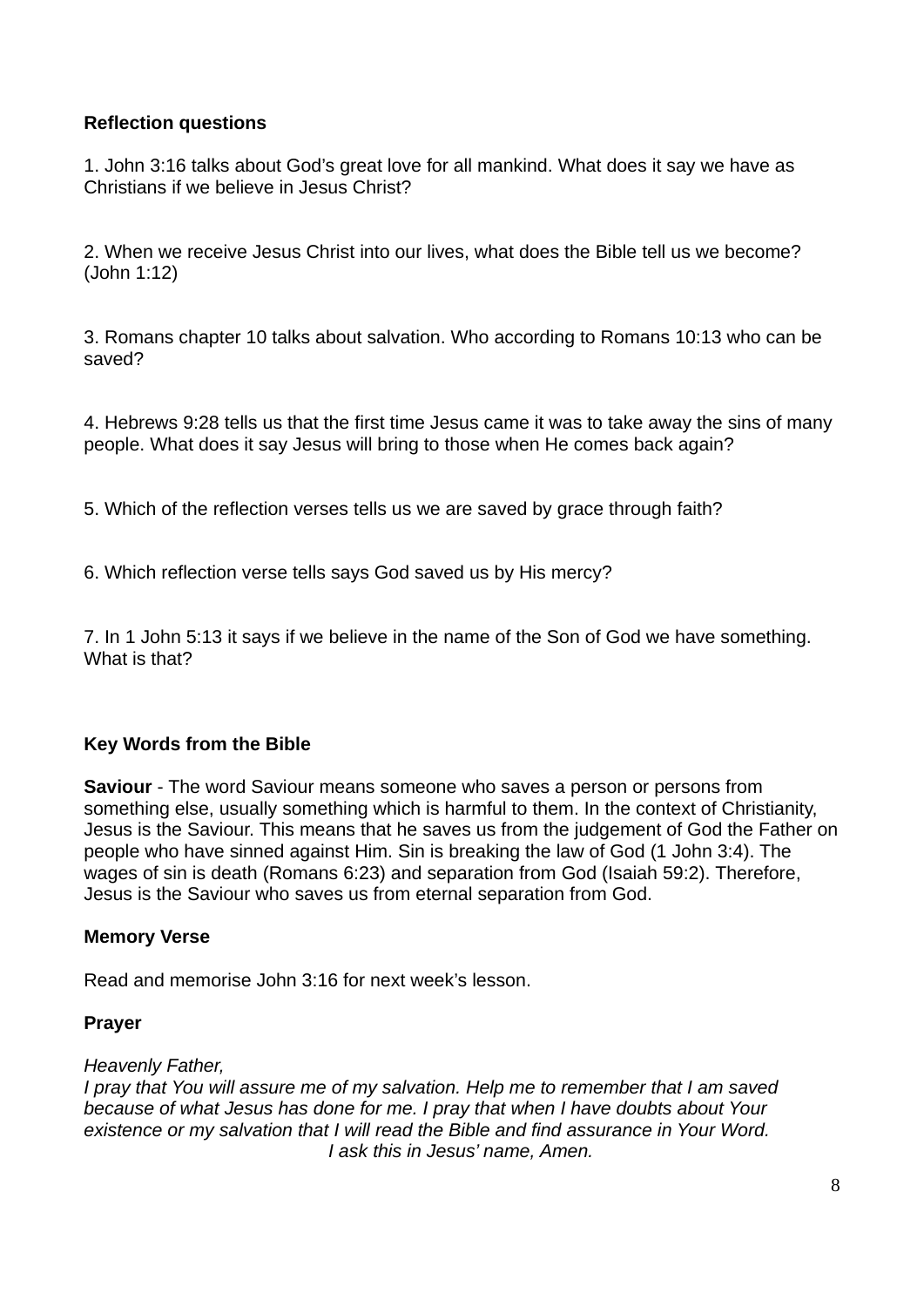### **2. The Bible – God's Word to all mankind.**

Christians see the Bible as different from every other book because they believe that its writers were 'inspired' by God when writing it (2 Timothy 3:16).

The Bible is not just one book, but instead a collection of sixty-six books which consists of 39 books in the Old Testament and 27 in the New Testament. These books were written by 40 people over a 1600-year period from 1500 BC to 100 AD.

For Christians, the Bible is God's handbook for life. When we read the Bible it teaches us about God, about this world and about God's great love for all mankind. We also learn how to live our lives and how we should relate to each other.

It is important for us as Christians to read the Bible as it helps us to line our thinking up with God's thinking and to live the life God wants us to live. It also helps to grow strong in our faith and belief in God.

#### **Bible verses on the Bible**

Please read the following Bible verses and then answer the reflection questions below. Circle or underline any key words that stand out as you read.

2 Timothy 3:16-17 - All Scripture is God-breathed and is useful for teaching, rebuking, correcting and training in righteousness, so that the man of God may be thoroughly equipped for every good work.

Psalm 119:11 - I have hidden your word in my heart that I might not sin against you.

Psalm 119:105 - Your word is a lamp to my feet and a light for my path.

Psalm 1:2-3 - Blessed is the man…[when] his delight is in the law of the LORD, and on his law he meditates day and night. He is like a tree planted by streams of water, which yields its fruit in season and whose leaf does not wither. Whatever he does prospers.

James 1:22-24 - Do not merely listen to the word, and so deceive yourselves. Do what it says. Anyone who listens to the word but does not do what it says is like a man who looks at his face in a mirror and, after looking at himself, goes away and immediately forgets what he looks like.

Psalms 119:165 - Great peace have they who love your law, and nothing can make them stumble.

Psalms 119:130 - The unfolding of your words gives light; it gives understanding to the simple.

Psalms 119:9 - How can a young man keep his way pure? By living according to your word.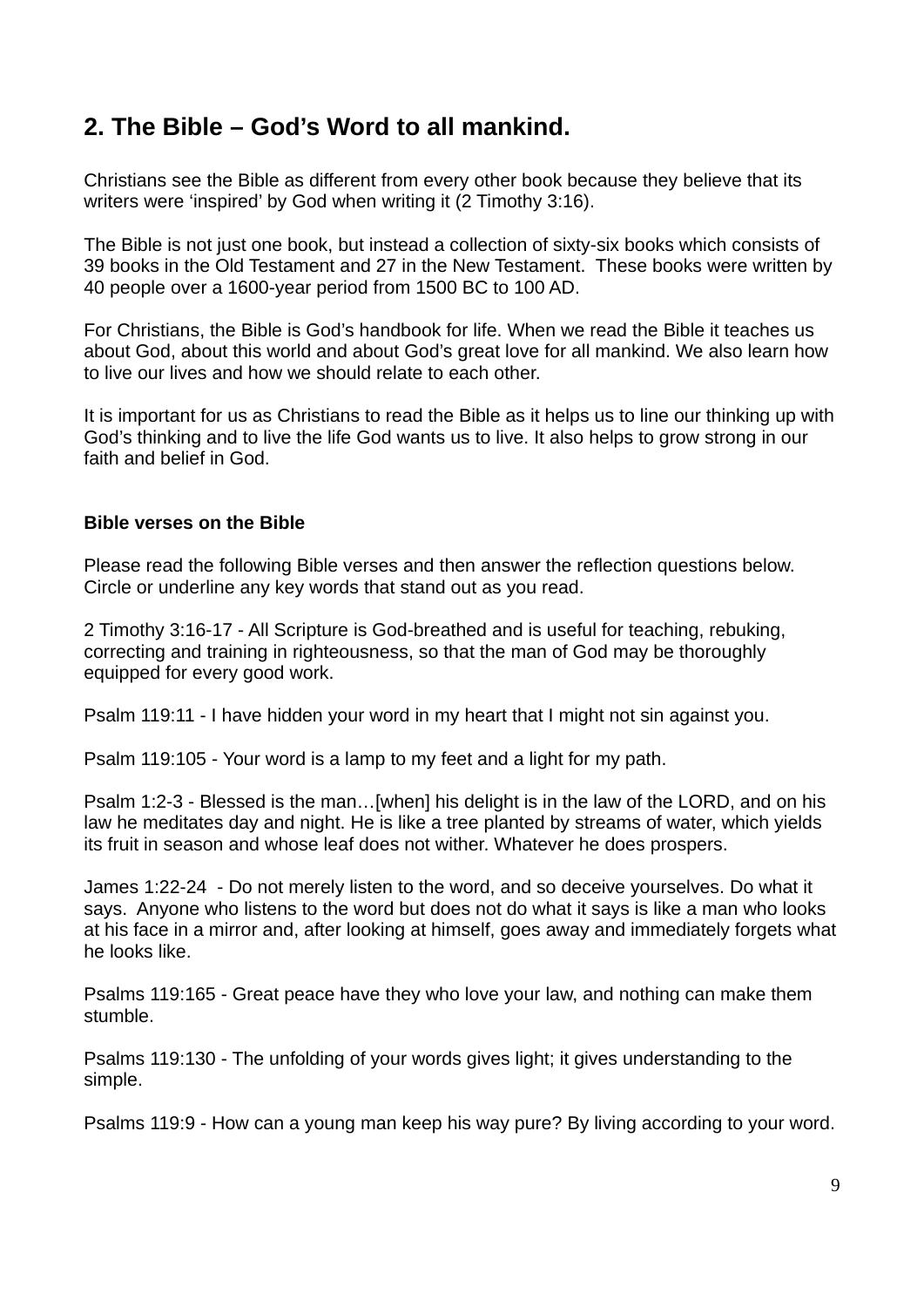#### **Reflection questions**

1. The Bible teaches us many things about life. What four things does 2 Timothy 3:16-17 say the Bible is useful for?

2. Why is it important for us as Christians to keep God's Word in our hearts? (Psalm 119:11)

3. What are some of the things Psalm 1:2-3 tells us will happen if we read and meditate on God's Word?

4. What does James 1:22 tell us we are doing if we only listen to God's Word and not put it into practice?

5. Which reflection verse tells us we will have understanding as God's Word unfolds in our lives?

6. Psalms 119:9 talks about living according to God's. What does it say we will have as we do this?

7. What reflection verse talks about God's Word being a light to our path?

#### **Key word from the Bible**

**Inspiration** – The word inspiration refers to the process of how God communicated His word to the human writers of the Scriptures. Inspiration comes from the Hebrew and Greek words meaning "breathed". To Christians, the Bible is God 'breathing out' his word and 'breathing it in' to the writers, guiding their thoughts so that what they wrote was *exactly* what God wanted written. Inspiration gives us a picture of God imparting His truth to His people.

#### **Memory Verse**

Read and memorise 2 Timothy 3:16-17 for next week's lesson.

#### **Prayer**

*Heavenly Father,* 

*Please help me to read the Bible every day. I pray that You will teach me all about You, about Your great love for me and how I should live my life. Please give me a real love for Your Word and a desire to study it and apply it to my life. I ask this in Jesus name, Amen.*

10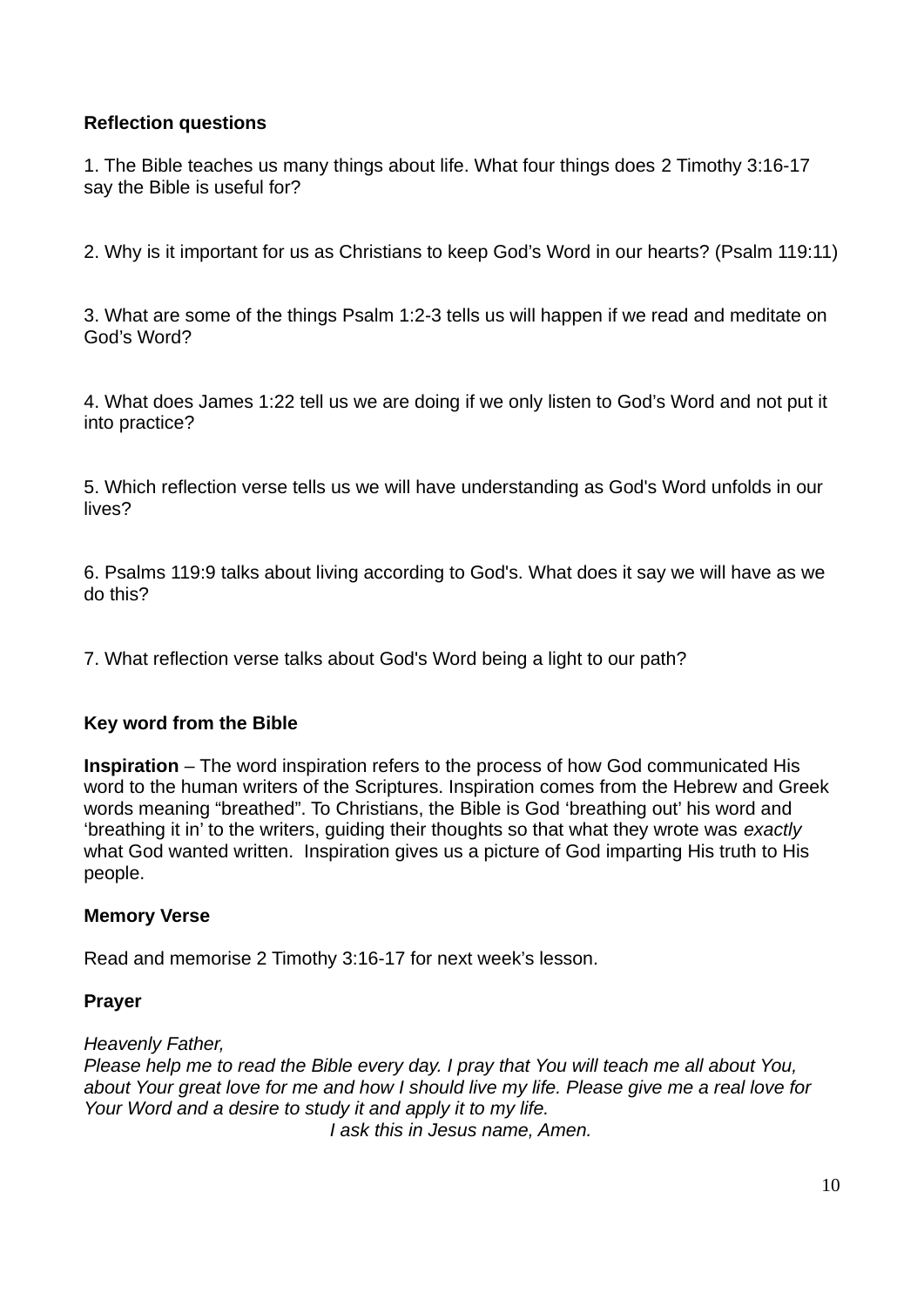# **3. Prayer – connecting with God**

Prayer is one of the key aspects of the Christian life. Prayer helps us to communicate with God and develop our relationship with Him. As we pray we bring our prayer requests to God and we ask Him to help us in the things we do.

We also ask God to bless those around us or we might ask God for wisdom or direction. Before long you will see the difference, prayer makes in your life and in the lives of those around you.

Remember to keep your prayers simple, just like you are talking to a friend. You don't have to use big words to get God's attention. He is always ready to listen and hear your requests. As you pray remember to be open to God, so He can speak to you or prompt you to do something. Like all good communication, prayer is a two-way thing.

#### **Bible verses on Prayer**

Please read the following Bible verses and then answer the reflection questions below. Circle or underline any key words that stand out as you read.

Philippians 4:6-7 - Do not be anxious about anything, but in everything, by prayer and petition, with thanksgiving, present your requests to God. And the peace of God, which transcends all understanding, will guard your hearts and your minds in Christ Jesus.

1 Thessalonians 5:16-18 - Be joyful always; pray continually; give thanks in all circumstances, for this is God's will for you in Christ Jesus.

1 Peter 5:7 - Cast all your anxiety on him because he cares for you.

Jeremiah 29:11-12 - For I know the plans I have for you," declares the LORD, "plans to prosper you and not to harm you, plans to give you hope and a future. Then you will call upon me and come and pray to me, and I will listen to you.

John 14:13 – And I will do whatever you ask in my name [Jesus], so that the Son may bring glory to the Father.

James 1:5 - If any of you lacks wisdom, he should ask God, who gives generously to all without finding fault, and it will be given to him.

1 John 5:14-15 - This is the confidence we have in approaching God: that if we ask anything according to his will, he hears us. And if we know that he hears us--whatever we ask--we know that we have what we asked of him.

Mark 11:24 - Therefore I tell you, whatever you ask for in prayer, believe that you have

received it, and it will be yours.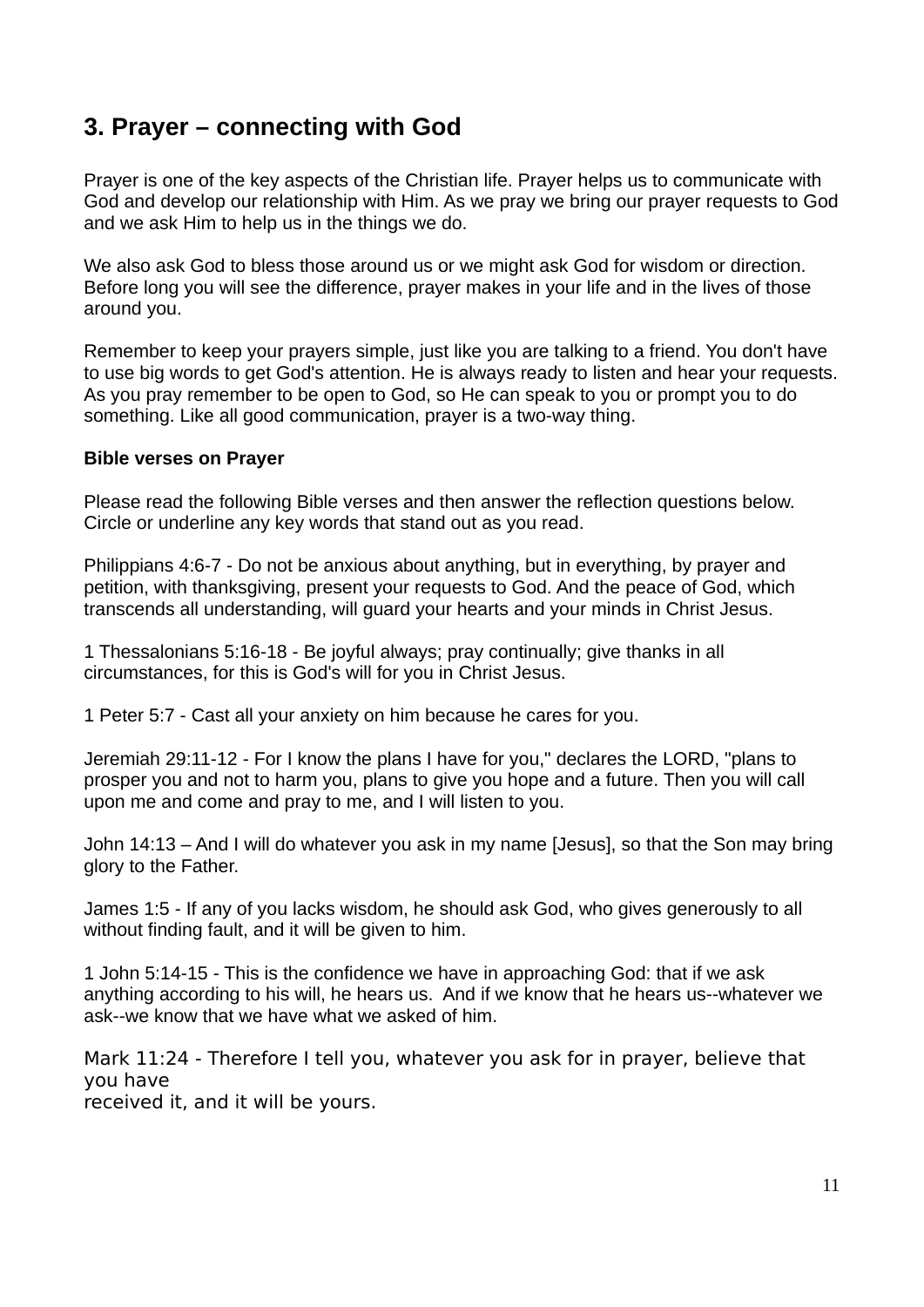#### **Reflection questions**

1. Philippians 4:6-7 tells us not to be anxious about anything, but to take our needs to God. What does God promise to give us when we do this?

2. Jeremiah 29:11-12 talks about calling upon God and praying to Him. What do these verses assure us about our prayers to God?

3. The Bible tells us that when we pray to the Father we should pray in someone's name. In whose name should we pray? (John 14:13)

4. 1 Peter 5:7 talks about praying to God and casting all of our worries on Him. Why do you think we should do this?

5. What does James 1:5 say we can ask God for in prayer?

6. Which reflection verse talks about having confidence in approaching God in prayer?

7. What does Mark 11:24 say is important in receiving answers to our prayers?

#### **Key words from the Bible**

**Intercession** – Intercession or Intercessory prayer is the act of petitioning God on behalf of another person or group of people. In many ways intercessory prayer is like a lawyer talking to the judge on behalf of a client. In the Bible we see that Abraham interceded for Sodom, Moses interceded for the people of Israel and Jesus interceded for His disciples in John chapter 17. Christians are urged to intercede for others as we have a special relationship with Christ and we can bring their needs to the Father through Him.

#### **Memory Verse**

Read and memorise Philippians 4:6-7 for next week's lesson.

#### **Prayer**

*Heavenly Father, I thank You that love me and are concerned for me. Thank You that I can bring all of my prayers and petitions to You. I thank You that You always hear and answer my prayers.* 

*In Jesus' name, Amen.*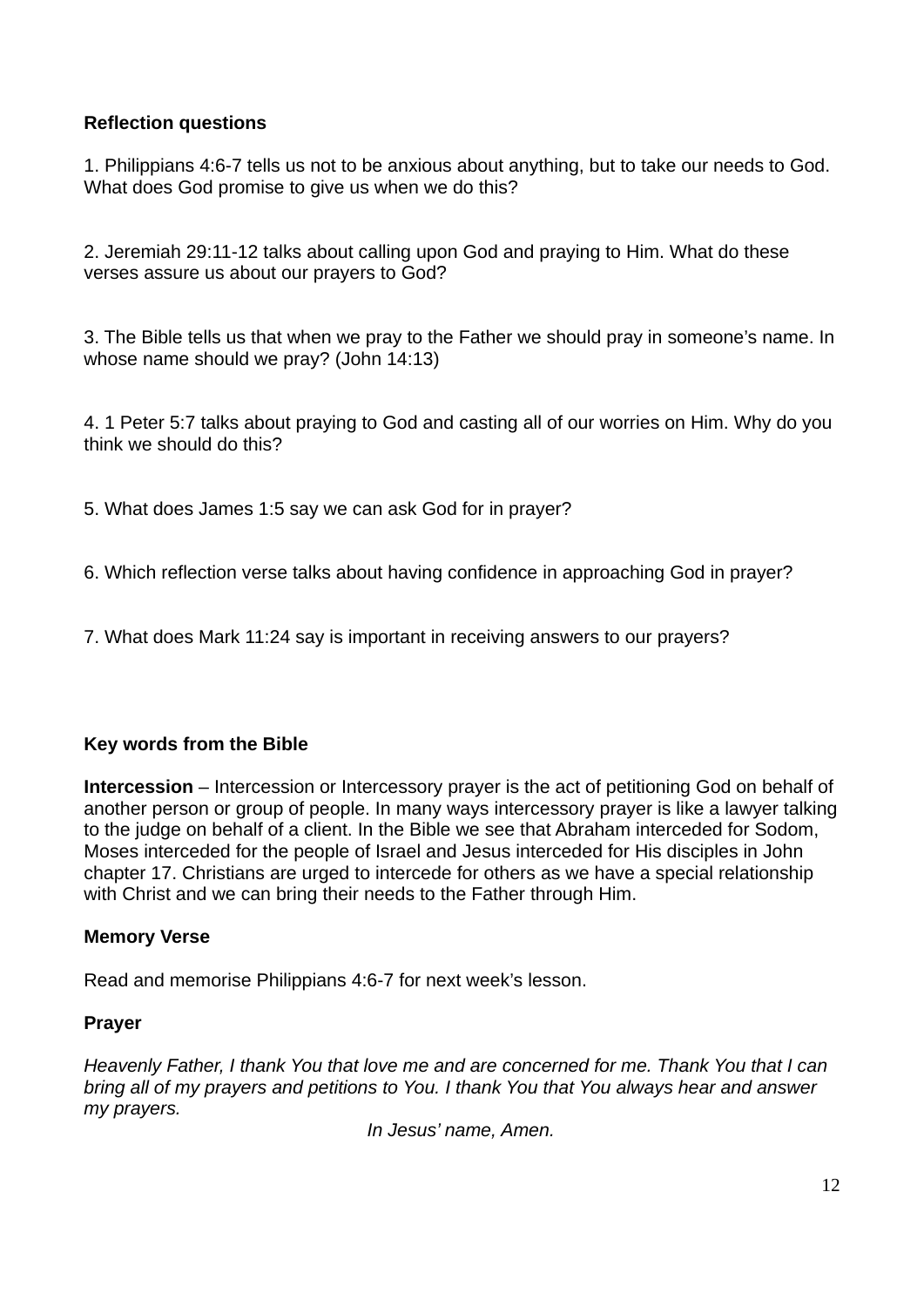# **4. Church – meeting with other Christians**

The word church refers to a gathering or assembly of people. In the Bible the word has two meanings - it refers to the local groups of Christian believers and also all believers worldwide who follow Christ as their Lord and Saviour.

God set up church, so we could have be a part of a caring community, to have a support network and so we grow in our faith together. We can also learn more about the Bible, prayer, baptism, serving God and living in community. It is important for all Christians to meet together regularly as this helps to encourage each other as we wait for Jesus to return.

Rick Warren in his book a *Purpose Driven Life* said this about church and being a part of the church. "You are called to belong, not just believe. Even in the perfect, sinless environment of [the Garden of] Eden, God said, 'It is not good for man to be alone'. We are created for community, fashioned for fellowship, and formed for a family, and none of us can fulfil God's purposes alone" (page 130).

#### **Bible verses on Church**

Please read the following Bible verses and then answer the reflection questions below. Circle or underline any key words that stand out as you read.

Acts 2:42 - They devoted themselves to the apostles' teaching and to the fellowship, to the breaking of bread and to prayer.

Hebrews 10:24 - And let us consider how we may spur one another on toward love and good deeds.

Hebrews 10:25 - Let us not give up meeting together, as some are in the habit of doing, but let us encourage one another—and all the more as you see the Day approaching.

John 13:34-35 – Jesus said, "A new command I give you: Love one another. As I have loved you, so you must love one another. By this all men will know that you are my disciples, if you love one another."

Matthew 18:20 - For where two or three come together in my name, there am I with them."

Romans 12:4-5 - Just as each of us has one body with many members, and these members do not all have the same function, so in Christ we who are many form one body, and each member belongs to all the others.

Galatians 6:10 - Therefore, as we have opportunity, let us do good to all people, especially to those who belong to the family of believers.

Colossians 1:17-18 - He [Jesus Christ] is before all things, and in him all things hold together. 18 And he is the head of the body, the church; he is the beginning and the firstborn from among the dead, so that in everything he might have the supremacy.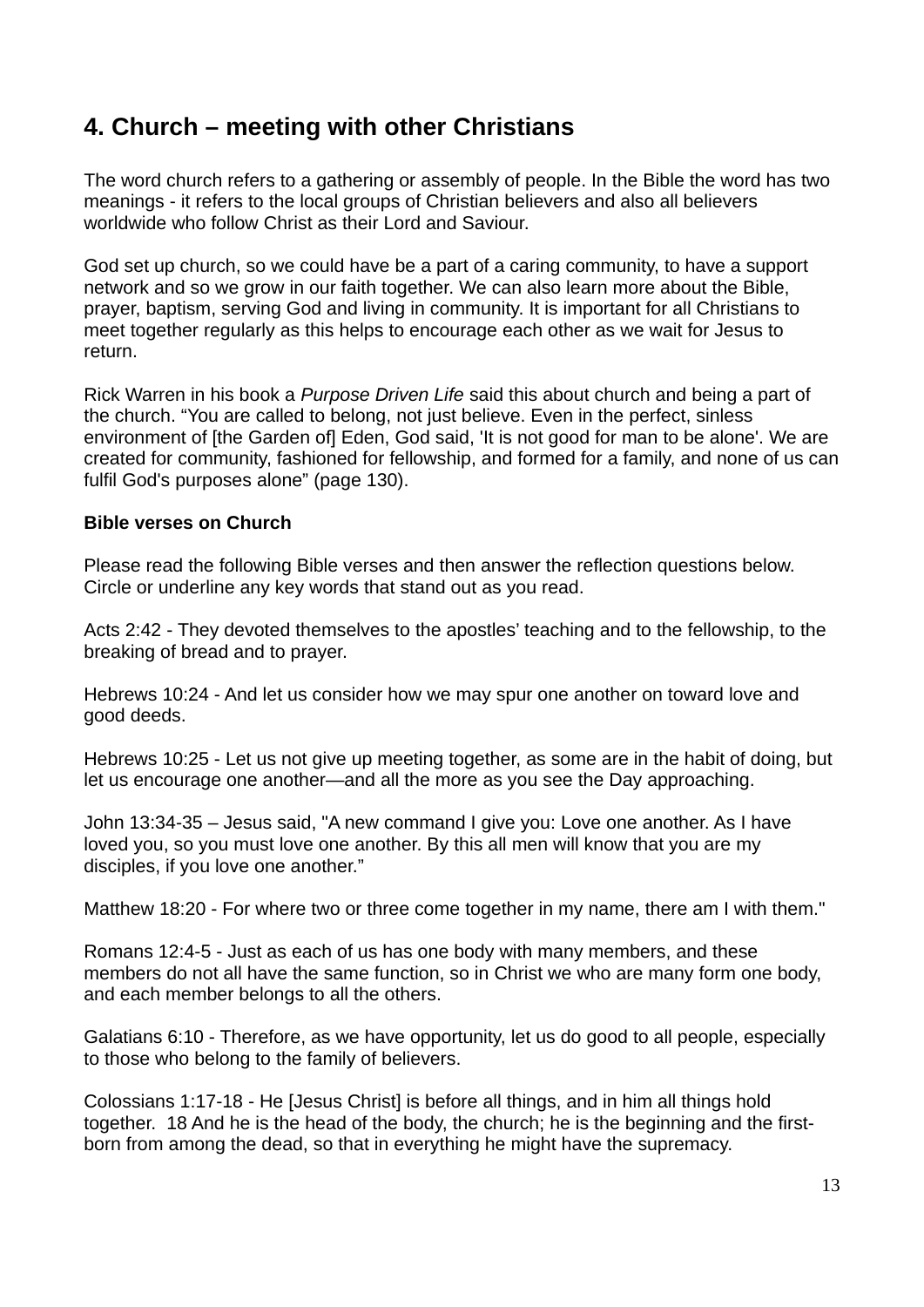#### **Reflection questions**

1. Acts 2:42 talks about the early Christians and what their church was like. What four things does it say they devoted themselves to when they met together?

2. According to Hebrews 10:24 what two things should we encourage each other towards?

3. Hebrews 10:25 talks about meeting together as Christians. What does it say we should not do?

4. In John 13:34-35 Jesus talks about one thing that will show people that we are His disciples when we meet together. What is that thing?

5. According to Matthew 18:20 how many people need to be present for Christ to be with them?

6. Which reflection verse talks about the church being members of Christ's body with different functions?

7. In Galatians 6:10 it talks about doing good to all people. Who especially should we do good too?

#### **Key words from the Bible**

**Fellowship** – In the Bible, fellowship often means the friendship Christians share because they love and follow Jesus. The Bible tells us that it is very important to meet together so we can serve and encourage each other. This fellowship may take place in a traditional church setting, in home groups, or in a house church setting. The most important thing is that you meet with others who share your faith, so you can build each other up in your faith.

#### **Memory Verse**

Read and memorise Hebrews 10:25 for next week's lesson.

#### **Prayer**

*Heavenly Father,* 

*I pray that You will help me find a church where I can meet with other Christians each week. I pray I can find a place where I can serve You, where I can make friends and a place where I can grow in my faith and trust in You.* 

*I ask this in Jesus' name, Amen.*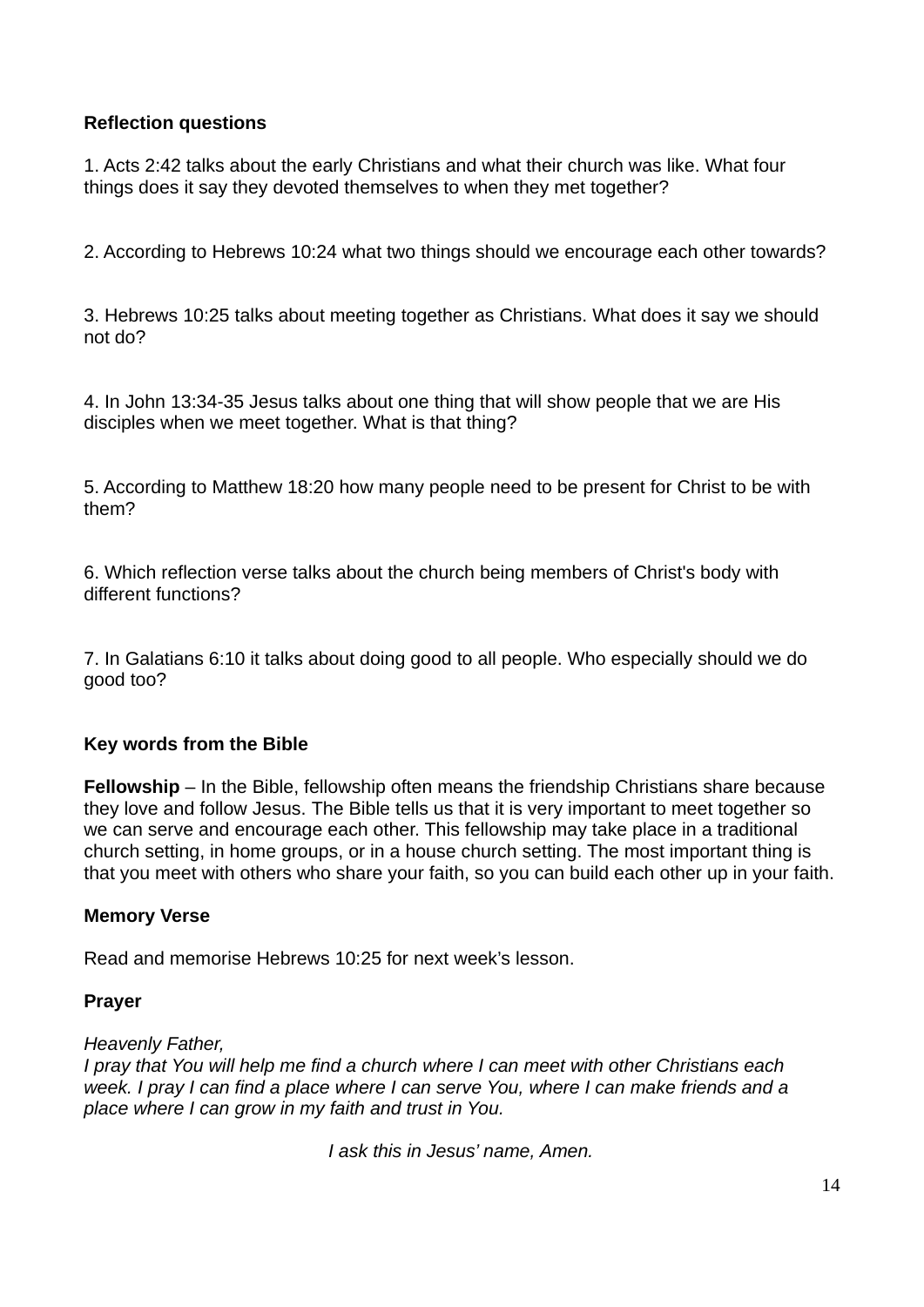# **5. Servant-hood - Serving God with your gifts**

As Christians it is important for us to see ourselves as God's servants. A servant is a person who works for the comfort or protection of others. Jesus described Himself as a servant. He instructed His followers to be servants of each other rather than trying to have authority over each other.

The Bible says each one should use whatever gift he has received to serve others. That means if we are good at something we should think of ways to use that gift to help others and make their lives better.

Mother Teresa said this about serving God - "I see Jesus in every human being. I say to myself, this is hungry Jesus, I must feed him. This is sick Jesus. This one has leprosy or gangrene; I must wash him and tend to him. I serve because I love Jesus."

#### **Bible verses on Serving**

Please read the following Bible verses and then answer the reflection questions below. Circle or underline any key words that stand out as you read.

Ephesians 2:10 - For we are God's workmanship, created in Christ Jesus to do good works, which God prepared in advance for us to do.

2 Corinthians 9:7 - Each man [or woman] should give what he has decided in his heart to give, not reluctantly or under compulsion, for God loves a cheerful giver.

Colossians 3:23-24 - Whatever you do, work at it with all your heart, as working for the Lord, not for men, since you know that you will receive an inheritance from the Lord as a reward. It is the Lord Christ you are serving.

Mark 10:43-44 - Instead, whoever wants to become great among you must be your servant, and whoever wants to be first must be slave of all.

Romans 12:4-5 - Just as each of us has one body with many members, and these members do not all have the same function, so in Christ we who are many form one body, and each member belongs to all the others.

1 Peter 4:10 - Each one should use whatever gift he has received to serve others, faithfully administering God's grace in its various forms.

Galatians 6:10 - Therefore, as we have opportunity, let us do good to all people, especially to those who belong to the family of believers.

Philippians 2:6-7 – [Jesus] Who, being in very nature God, did not consider equality with God something to be grasped, but made himself nothing, taking the very nature of a servant, being made in human likeness.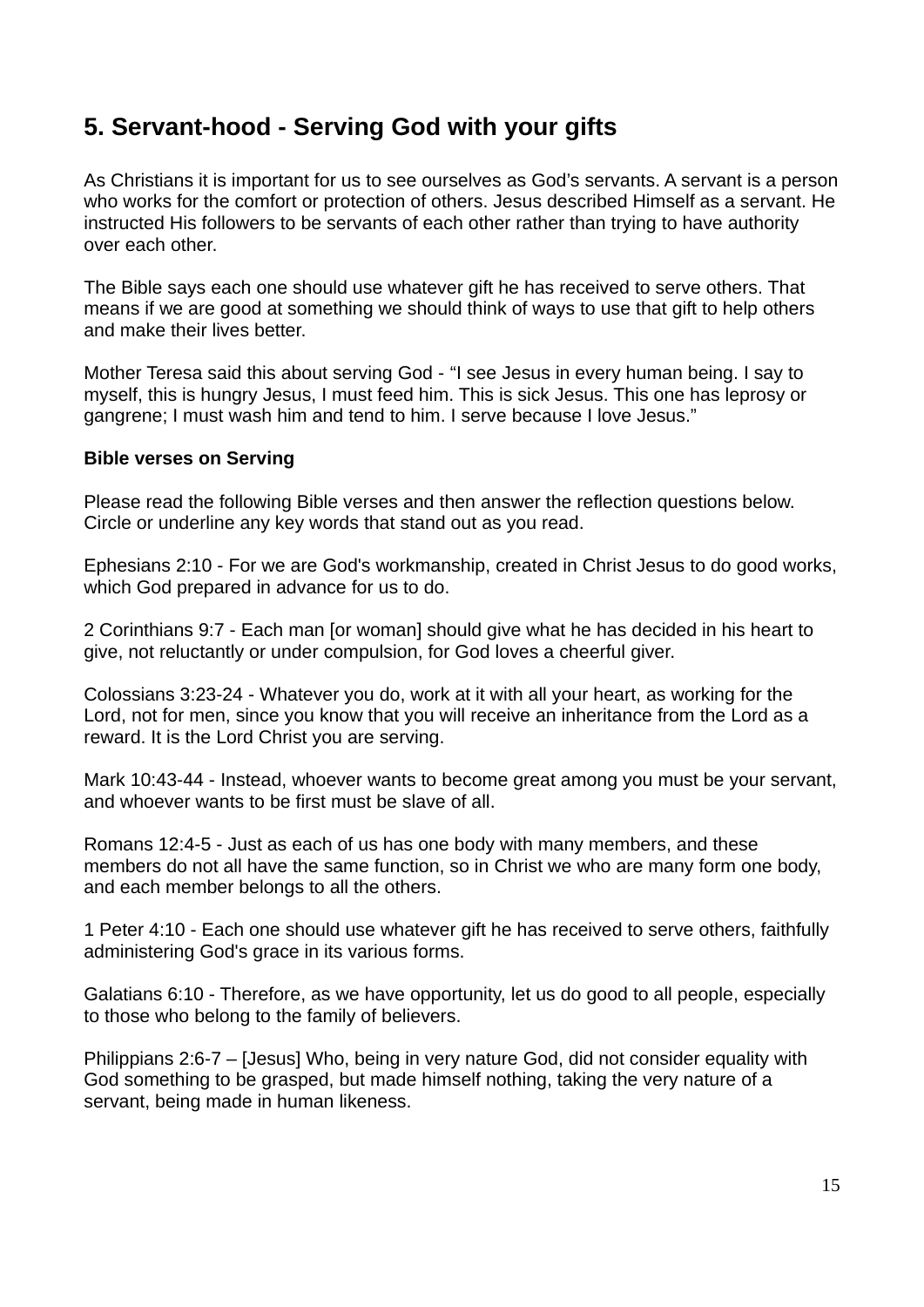#### **Reflection questions**

1. Ephesians 2:10 tells us that God created us to do good works. When did He prepare these works for us to do?

2. Serving God is about being generous and giving in all we do and say. What sort of giver does God want us to be? (2 Corinthians 9:7)

3. According to Colossians 3:23-24 who are we really serving when we do our work?

4. The Bible tells us that Jesus came to serve and not be served. What should we do if we want to be great in God's eyes? (Mark 10:43-44)

5. How does 1 Peter 4:10 say we should do with our gifts and talents?

6. In Galatians 6:10 it talks about doing good to all people. Who especially should we do good too?

7. Which reflection verse talks about Jesus taking on the nature of a servant?

#### **Key words from the Bible**

**Spiritual Gifts** – Spiritual Gifts are Spiritual abilities given by God for the purpose of building up the church. The Bible tells us that every Christian has at least one gift (1 Corinthians 7:7). It is important to see that these gifts given by God are for the purpose of serving others by doing good works in His name. The spiritual gifts are listed in 1 Corinthians 12:8-10. They include wisdom, knowledge, faith, healing, miracles, prophecy, discerning of spirits, speaking in tongues and the interpretation of tongues. There is also another list of gifts in Romans 12:7-8. These include serving, teaching, exhorting, giving, leading and showing mercy.

#### **Memory Verse**

Read and memorise Colossians 3:23-24 for next week's lesson.

#### **Prayer**

*Heavenly Father, I pray that You will help me to serve You everyday. I pray that all I do and all I say will bring honour and glory to You. I pray that You will help me to use my gifts for the good of those around me.* 

*I ask this in Jesus' name, Amen.*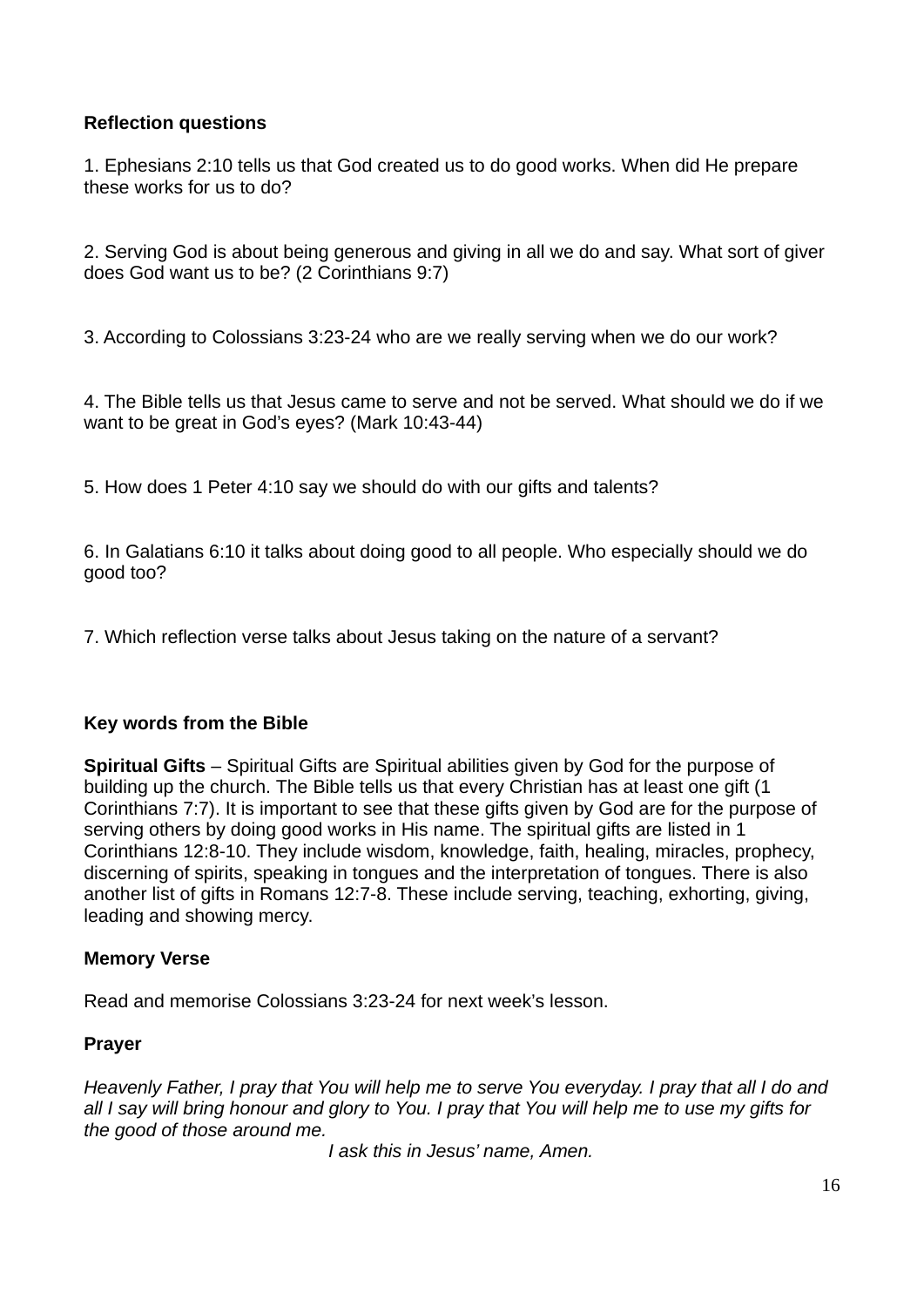# **6. Evangelism - Sharing your faith with others**

Sharing your faith with others is called Evangelism. Evangelism is the act of telling the Good News of the Gospel of Jesus Christ to others.

For a Christian sharing our faith with others is very important. God wants us to be His witnesses and to tell people about His great love for them. In the Bible it tells us that God has given us the task of helping other people to know Him.

The famous evangelist Billy Graham once said this about the task of evangelism. "My one purpose in life is to help people find a personal relationship with God, which, I believe, comes through knowing Christ."

#### **Bible verses on sharing your faith**

Please read the following Bible verses and then answer the reflection questions below. Circle or underline any key words that stand out as you read.

Matthew 28:18-20 - Then Jesus came to them and said, "All authority in heaven and on earth has been given to me. Therefore, go and make disciples of all nations, baptizing them in the name of the Father and of the Son and of the Holy Spirit, and teaching them to obey everything I have commanded you. And surely, I am with you always, to the very end of the age."

Acts 1:8 - But you will receive power when the Holy Spirit comes on you; and you will be my witnesses in Jerusalem, and in all Judea and Samaria, and to the ends of the earth."

1 Peter 3:15 - But in your hearts set apart Christ as Lord. Always be prepared to give an answer to everyone who asks you to give the reason for the hope that you have. But do this with gentleness and respect.

Romans 10:13-14 - "Everyone who calls on the name of the Lord will be saved." How, then, can they call on the one they have not believed in? And how can they believe in the one of whom they have not heard? And how can they hear without someone preaching to them?"

Matthew 9:37-38 - Then he said to his disciples, "The harvest is plentiful, but the workers are few. Ask the Lord of the harvest, therefore, to send out workers into his harvest field."

Acts 4:20 - For we cannot help speaking about what we have seen and heard.

2 Corinthians 5:18-20 - All this is from God, who reconciled us to himself through Christ and gave us the ministry of reconciliation: 19 that God was reconciling the world to himself in Christ, not counting men's sins against them. And he has committed to us the message of reconciliation. 20 We are therefore Christ's ambassadors, as though God were making his appeal through us. We implore you on Christ's behalf: Be reconciled to God.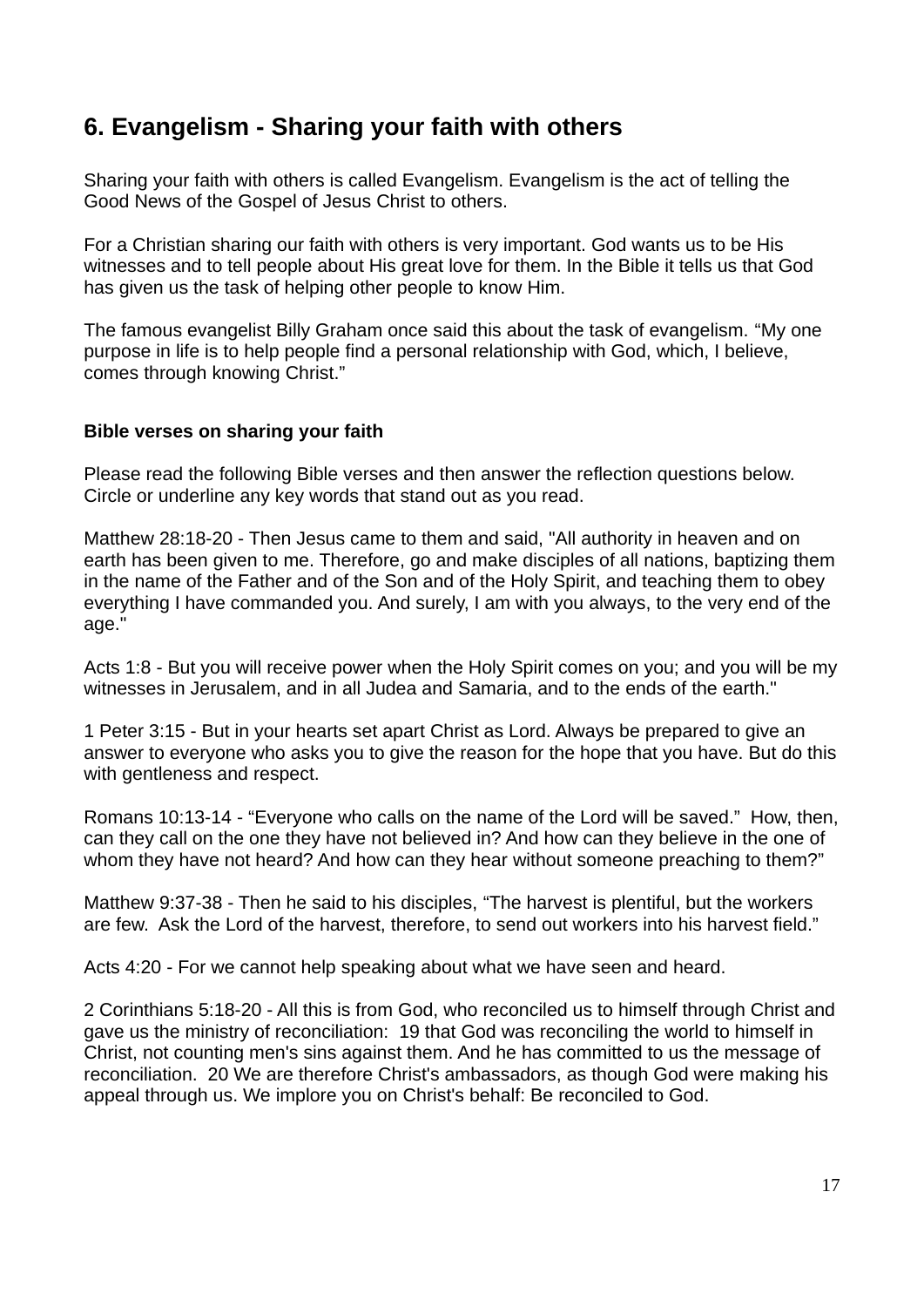#### **Reflection Questions**

1. Matthew 28:18-20 was Jesus' last words before He ascended to heaven. It is often called the Great Commission. What three things did Jesus tell His followers to do for Him?

2. God doesn't expect us to tell people about Him in our own strength. What does Acts 1:8 says we will receive to be His witnesses? Where does that help come from?

3. 1 Peter 3:15 tells us that we should always be prepared. What should we be prepared to do? What sort of attitude should we have as we do this?

4. In Romans 10:13-14 it says that preaching is important part of the Christian life. Why do you think this is so?

5. Which reflection verse talks about the harvest of people being plentiful, but the workers or people who will share their faith are few?

6. In Acts 4:20 what two things did they speak about when sharing their faith?

7. Which reflection verse tells us that we are Christ's ambassadors with the task of reconciling the world to Himself?

#### **Key words from the Bible**

**Gospel –** Gospel means "Good News". The good news of the Bible is that God sent His Son Jesus to take the punishment for sin when He died on the cross for us. God then raised Him from the dead so that any person who believes in Him will have eternal life. The story of the life, death and resurrection of Jesus Christ is told in the first four books of the New Testament which are also called the gospels.

#### **Memory Verse**

Read and memorise Matthew 28:18-20 for next week's lesson.

#### **Prayer**

*Heavenly Father, please help me to share my faith with my family, friends and neighbours. I pray that when the opportunity comes that You will give me the courage, power and right words to say.* 

*I ask this in Jesus' name, Amen.*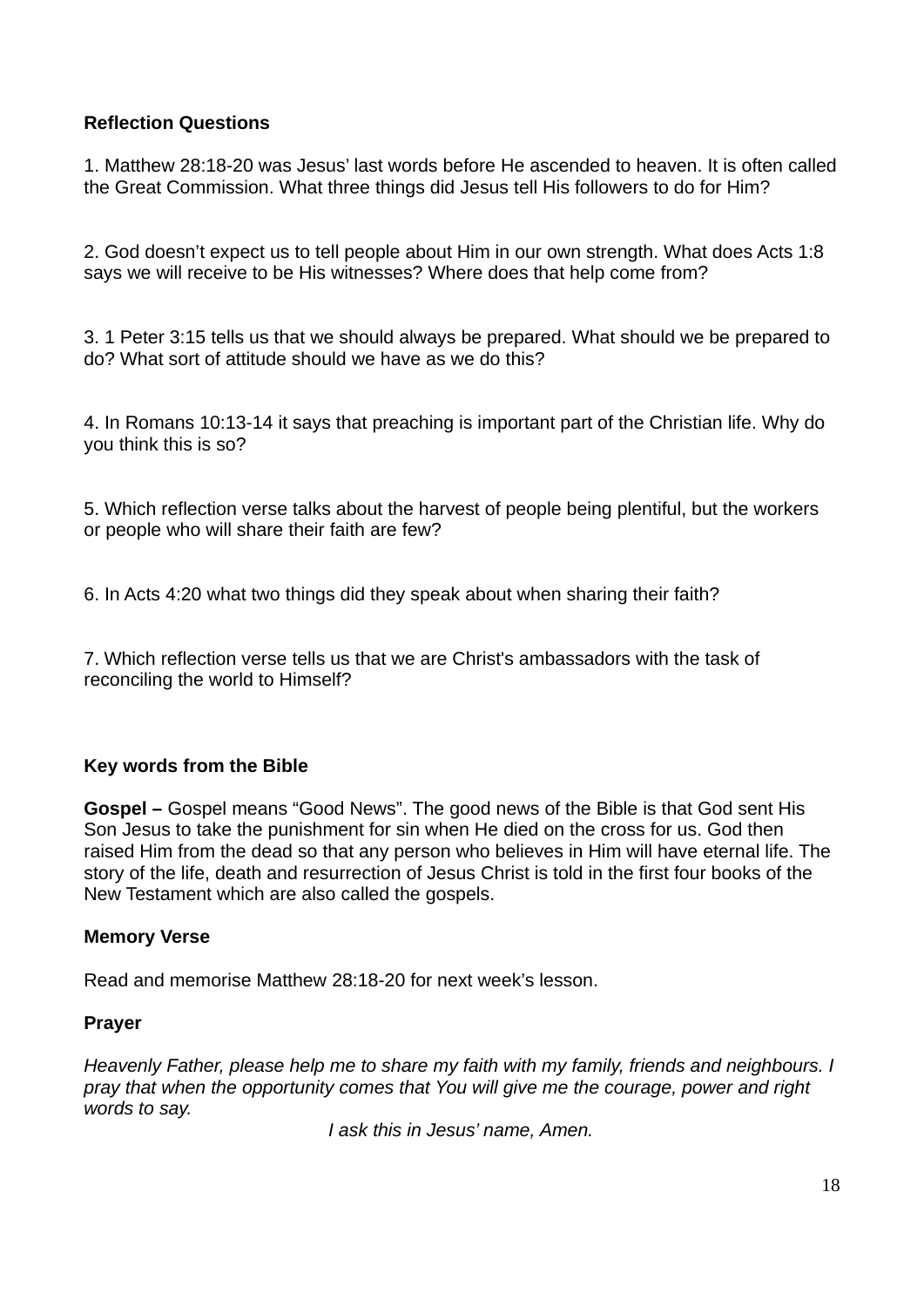# **7. The Holy Spirit – Our helper in this life**

We see in the Bible that the Holy Spirit is the third person of the Trinity – Father, Son and Holy Spirit. When talking about the Holy Spirit it is important to realise that the Holy Spirit is a person just like the Father and the Son.

The Bible tells us that the Holy Spirit is our helper as Christians. He helps us to live the Christian life effectively and helps us to become more like Christ in the way we think and live. We also read in the Bible that the Holy Spirit is our comforter, source of strength, and teacher too.

Paul Little in his book "Know What You Believe" says this on page 78 about the Holy Spirit. "To be filled with the Spirit means we allow Him to occupy, guide, and control every area of our lives. His power can then work through us, making us effectively fruitful for God and flooding our hearts with His joy."

#### **Bible verses on the Holy Spirit**

Please read the following Bible verses and then answer the reflection questions below. Circle or underline any key words that stand out as you read.

Romans 8:11 - And if the Spirit of him who raised Jesus from the dead is living in you, he who raised Christ from the dead will also give life to your mortal bodies through his Spirit, who lives in you.

John 14:26 - But the Counsellor, the Holy Spirit, whom the Father will send in my name, will teach you all things and will remind you of everything I have said to you.

Acts 9:31 - Then the church throughout Judea, Galilee and Samaria enjoyed a time of peace. It was strengthened; and encouraged by the Holy Spirit, it grew in numbers, living in the fear of the Lord.

Acts 1:8 - But you will receive power when the Holy Spirit comes on you; and you will be my witnesses in Jerusalem, and in all Judea and Samaria, and to the ends of the earth."

Galatians 5:22-23 - But the fruit of the Spirit is love, joy, peace, patience, kindness, goodness, faithfulness, gentleness and self-control. Against such things there is no law.

Romans 8:26 - In the same way, the Spirit helps us in our weakness. We do not know what we ought to pray for, but the Spirit himself intercedes for us with groans that words cannot express.

1 Corinthians 3:16 - Don't you know that you yourselves are God's temple and that God's Spirit lives in you?

Romans 8:14 - Because those who are led by the Spirit of God are sons of God.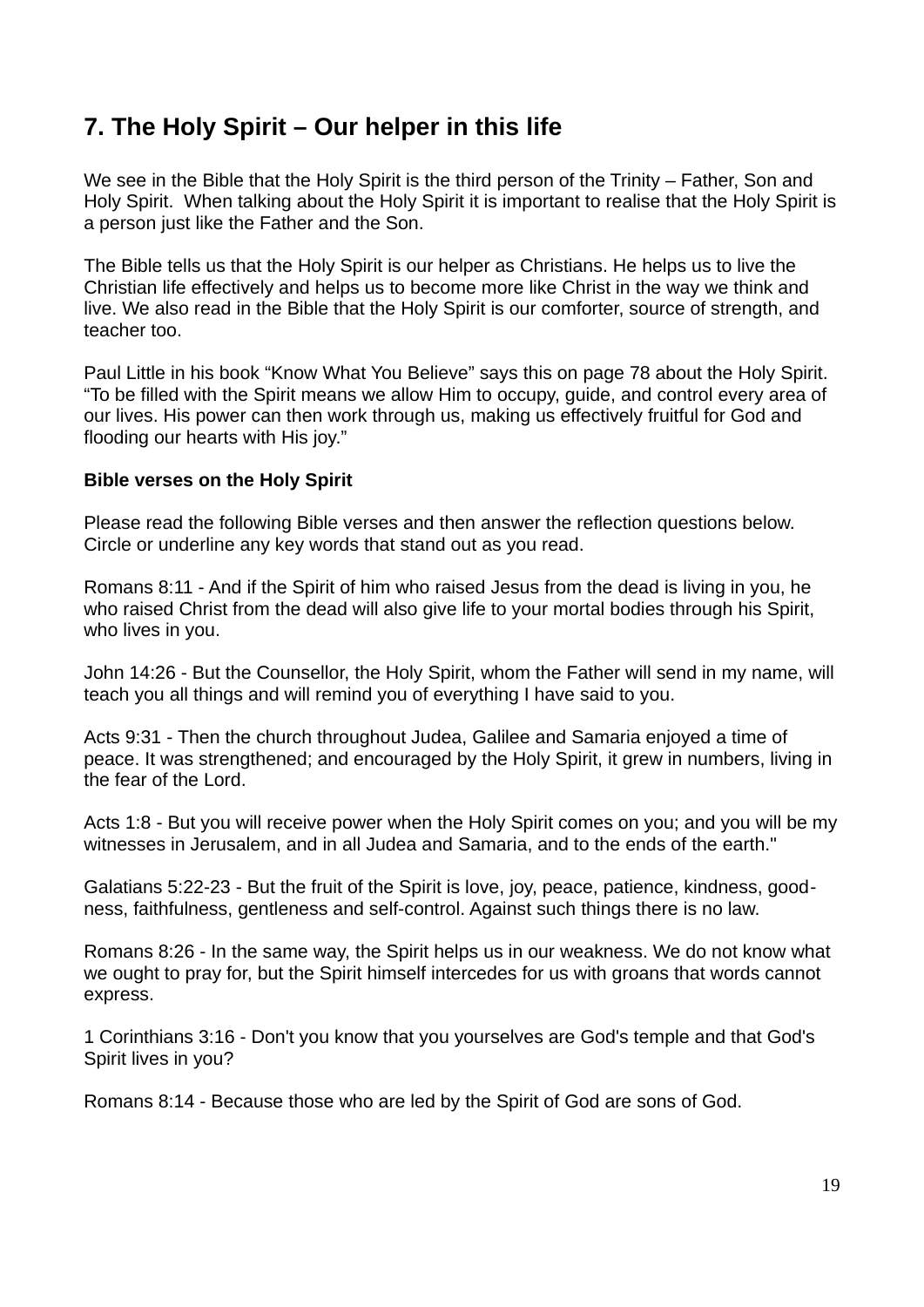#### **Reflection Questions**

1. Romans 8:11 tells us that the Holy Spirit raised Jesus from the dead and gives life to our bodies. Where does it say the Holy Spirit lives?

2. John 14:26 tells us that the Holy Spirit will help do two things for us about the things that Jesus said. What two things are they?

3. Acts 1:8 says that the Holy Spirit will help us to be God's witnesses. What does it say we will receive from the Holy Spirit to do this?

4. What two things did the Holy Spirit do for the churches Judea, Galilee and Samaria as it enjoyed a time of peace and grew in numbers? (see Acts 9:31)

5. Galatians 5:22-23 tells us that the Holy Spirit helps us to live a good life and produce good fruit (good works). What nine things does it say the Holy Spirit helps is to do?

6. Who helps us to pray when we are not sure how to pray? (see Romans 8:26)

7. Which reflection verse talks about our bodies being the Temple of the Holy Spirit?

#### **Key words from the Bible**

**Spiritual Fruit** – Although fruit is sometimes used in the Bible to describe food, it is commonly used to describe the actions produced by good and evil in people's lives. The fruit of the Spirit is mentioned in Galatians 5 refers to the virtues produced in the Christians life by the Holy Spirit. The fruit of the Spirit is the result of the Holy Spirit's presence and working in the lives of maturing believers as they become more like Christ. The fruit is the good works the Christian produces as a result of following Jesus and allowing the Holy Spirit to work in their lives.

#### **Memory Verse**

Read and memorise Galatians 5:22-23 for next week's lesson.

#### **Prayer**

*Heavenly Father, I thank You that You have given us the Holy Spirit to help, teach, guide, encourage and strengthen us. I pray that the Holy Spirit will work in my life to produce good fruit and He will help me to live for You each and every day. I ask this in Jesus' name, Amen*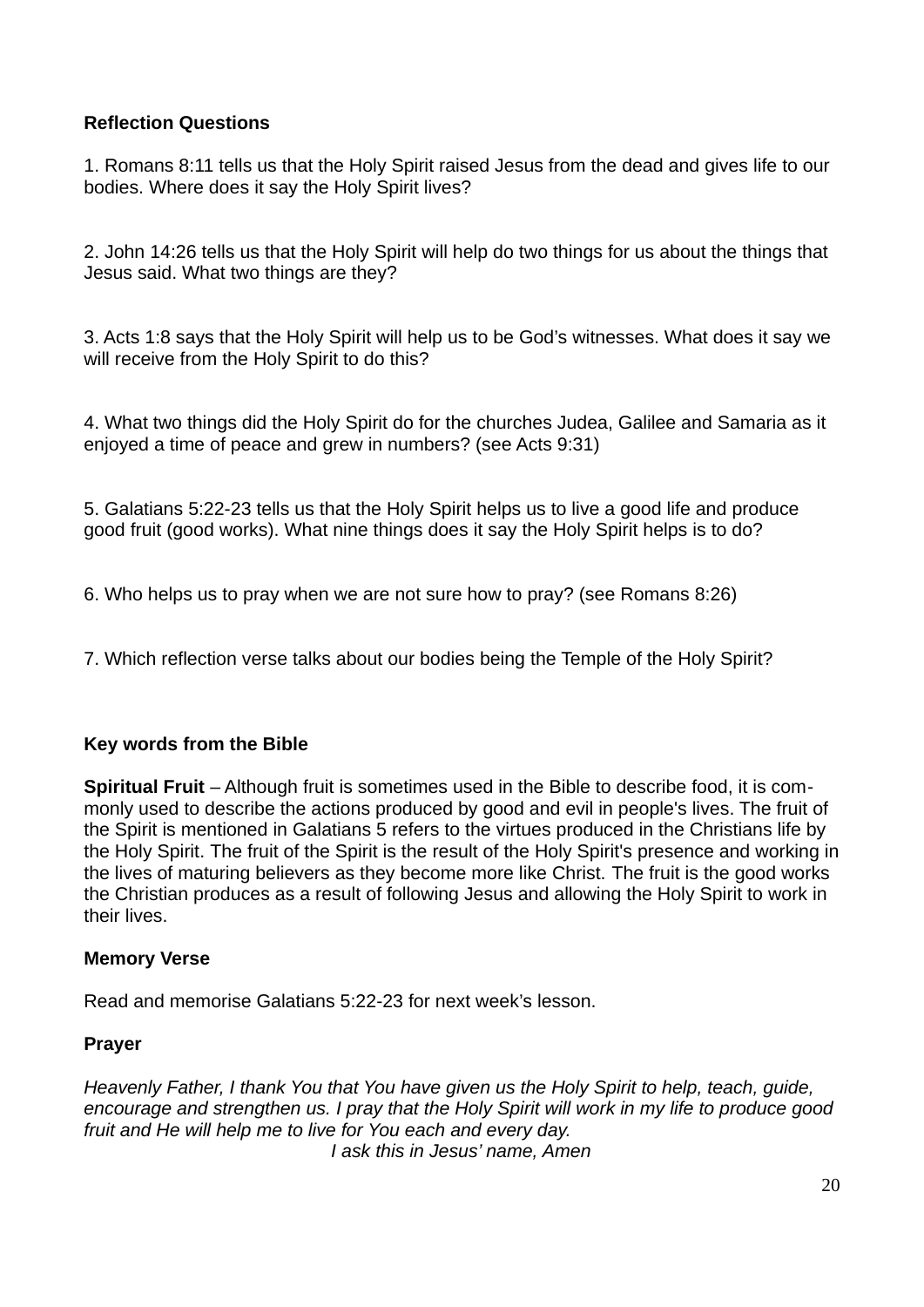# **8. Christology - Having a right view of Jesus Christ**

The word Christology means the "study of Christ". It includes learning about Him and His works - what He has done, is doing and what He will do in the future. One very important part of living the Christian life is having a right view and belief about Jesus Christ. It is vitally important to understand that He is more than just a historical character who was a good person, a good teacher or the leader of an ancient religion.

We need to understand that Jesus as God is all powerful, all knowing and all present. He has always existed and was involved in the creation of the world. It is also important to understand that Jesus came to live amongst us, that He died on the cross for our sin and purchased our salvation. He then returned to heaven to be with the Father.

When we place our faith in Jesus Christ, He becomes not only our Saviour but also our Sovereign Lord and Master. We are under new ownership. We can only enjoy our new life in Christ as we daily seek His will and follow Him in obedience.

#### **Bible verses on Jesus Christ**

Please read the following Bible verses and then answer the reflection questions below. Circle or underline any key words that stand out as you read.

Isaiah 9:6 - For to us a child is born, to us a son is given, and the government will be on his shoulders. And he will be called Wonderful Counsellor, Mighty God, Everlasting Father, Prince of Peace.

John 16:28 - I came from the Father and entered the world; now I am leaving the world and going back to the Father.

Mark 2:10 - But that you may know that the Son of Man has authority on earth to forgive sins.

John 4:25-26 - The woman said, "I know that Messiah" (called Christ) "is coming. When he comes, he will explain everything to us." Then Jesus declared, "I who speak to you am he."

John 10:32 - I have shown you many great miracles from the Father.

Luke 1:35 - The angel answered, "The Holy Spirit will come upon you, and the power of the Most High will overshadow you. So, the holy one to be born will be called the Son of God.

John 1:12 - Yet to all who received him, to those who believed in his name, he gave the right to become children of God

John 10:28 - I give them eternal life, and they shall never perish; no one can snatch them out of my hand.

John 1:1-3 - In the beginning was the Word, and the Word was with God, and the Word was God. He was with God in the beginning. Through him all things were made; without him nothing was made that has been made.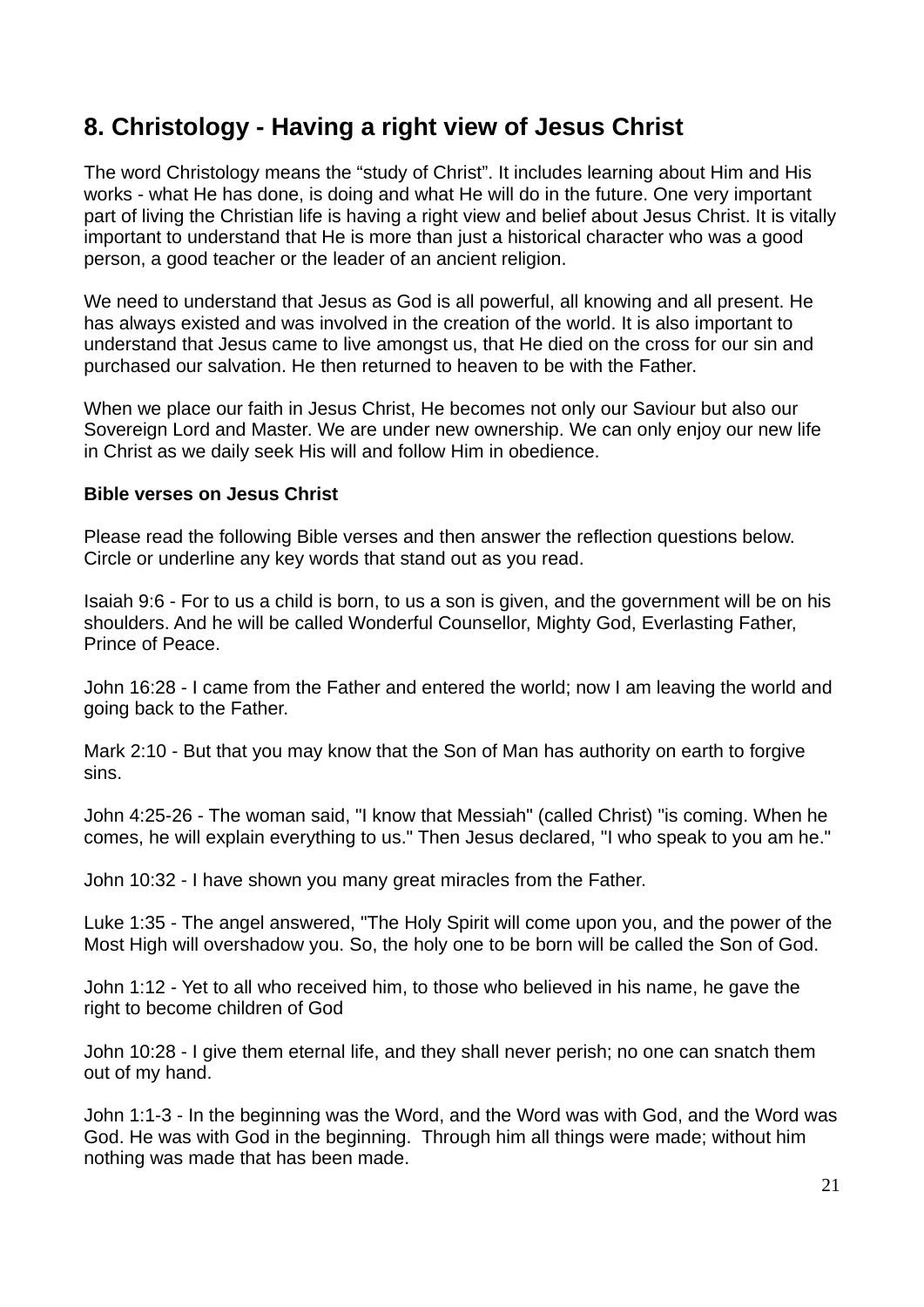#### **Reflection Questions**

1. What four titles does Isaiah 9:6 give to Jesus?

2. After Jesus had spent His time on earth, where does the Bible say He came from and where did He go back to? (see John 16:28)

3. What authority does Mark 2:10 say Jesus have on earth?

4. Who did Jesus identify Himself as when talking to the woman in John 4:25-26?

5. What did Jesus perform to show He was from the Father in heaven? (John 10:32).

6. In Luke 1:35 when the Angel spoke to Mary, how did he describe Jesus?

7. In John 10:28 what did it say Jesus gives us? Who does it say can snatch from His hands?

8. Jesus is often described in the Bible as the Word. What things were made by and through Him? (John 1:1-3)

#### **Key words from the Bible**

**Messiah** - Messiah is a Hebrew word that means "anointed one." It is similar to the Greek word "Christ" which also means "anointed." Jesus, as the messiah, was anointed by God to be a Prophet, Priest, and King. As the messiah he has delivered the Christian from sin and has given to them eternal life. In that sense, messiah means deliverer, for He has delivered us. The Messiah was promised in the Old Testament.

#### **Memory Verse**

Read and memorise John 10:28 for our next lesson.

#### **Prayer**

#### *Heavenly Father,*

*I pray that I will have a right understanding of who Jesus is. Help me to always remember that He is my Lord, Saviour and King. I pray that I will never forget that He died on the cross for my sin and that He is the only way to salvation.*

*I ask this in Jesus' name, Amen*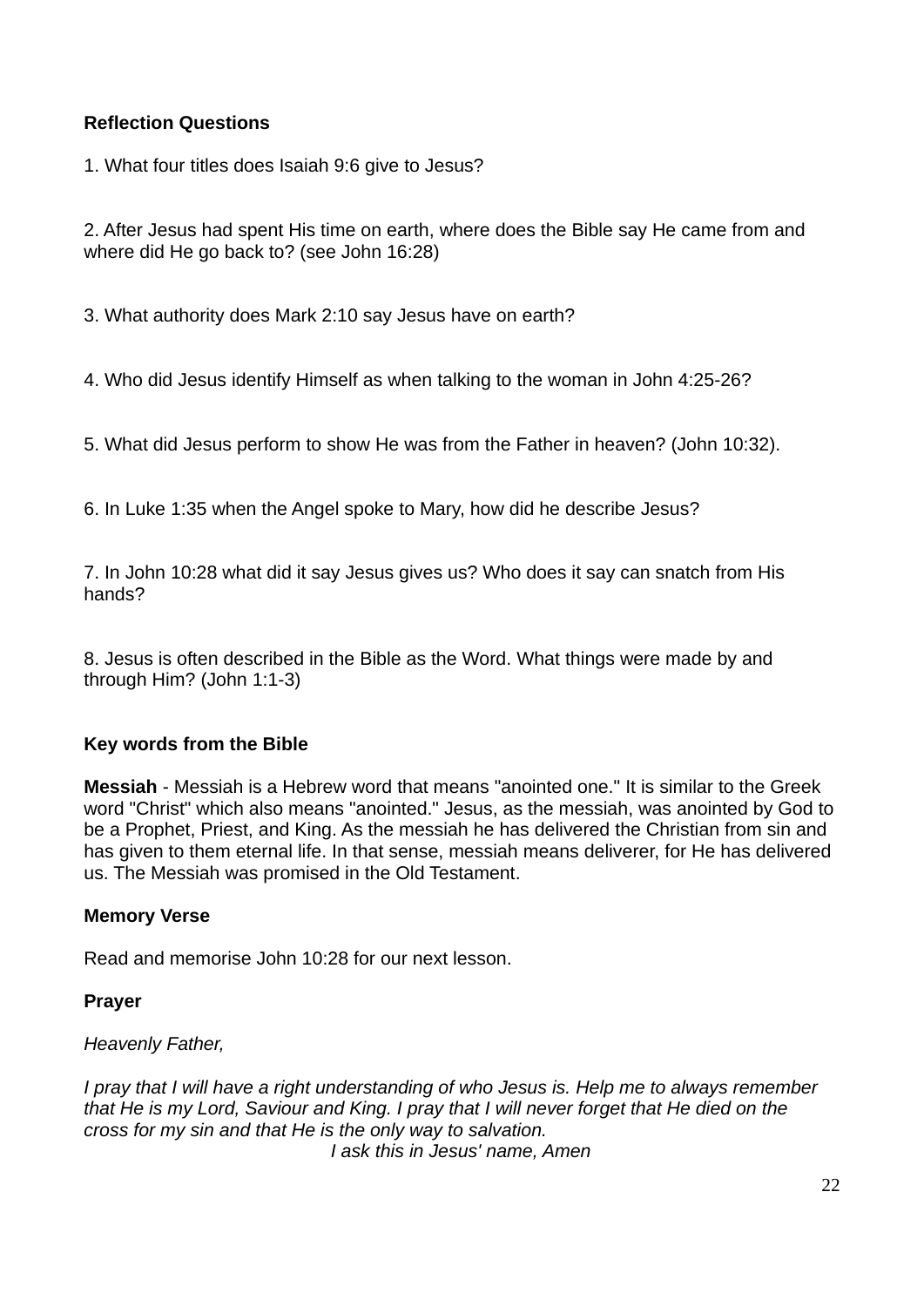### **9. Understanding who we are in Christ**

The Bible says in Romans 12:3 says, "Do not think of yourself more highly than you ought, but rather think of yourself with sober judgment, in accordance with the faith God has distributed to each of you."

This verse reminds of the importance of having a right view of ourselves. It says we should think of our self with sober judgement. This means to think correctly about ourselves. Some people think too highly of themselves, while others have a too low opinion. The best way to think right about ourselves is by seeing who God says we are in the Bible.

As Christians, I believe at times we need to be reminded of who God says we are. In this study we will look at 8 Scriptures that help us see ourselves through God's eyes.

#### **Bible Verses on who you are in Christ**

Please read the following Bible verses and then answer the reflection questions below. Circle or underline any key words that stand out as you read.

Genesis 1:27 - So God created mankind in his own image, in the image of God he created him; male and female he created them.

Ephesians 1:4 - For he chose us in him before the creation of the world to be holy and blameless in his sight. In love, He predestined us to be adopted as his sons through Jesus Christ, in accordance with his pleasure and will.

Ephesians 2:10 - For we are God's workmanship, created in Christ Jesus to do good works, which God prepared in advance for us to do.

John 1:12 - Yet to all who received him [Jesus], to those who believed in his name, he gave the right to become children of God.

Romans 8:11 - And if the Spirit of him who raised Jesus from the dead is living in you, he who raised Christ from the dead will also give life to your mortal bodies through his Spirit, who lives in you.

Ephesians 2:4-6 - But because of his great love for us, God, who is rich in mercy, made us alive with Christ even when we were dead in transgressions—it is by grace you have been saved. And God raised us up with Christ and seated us with him in the heavenly realms in Christ Jesus.

Psalm 139:13 - For you created my inmost being; you knit me together in my mother's womb.

1 John 4:9-10 - This is how God showed his love among us: He sent his one and only Son into the world that we might live through him. This is love: not that we loved God, but that he loved us and sent his Son as an atoning sacrifice for our sins.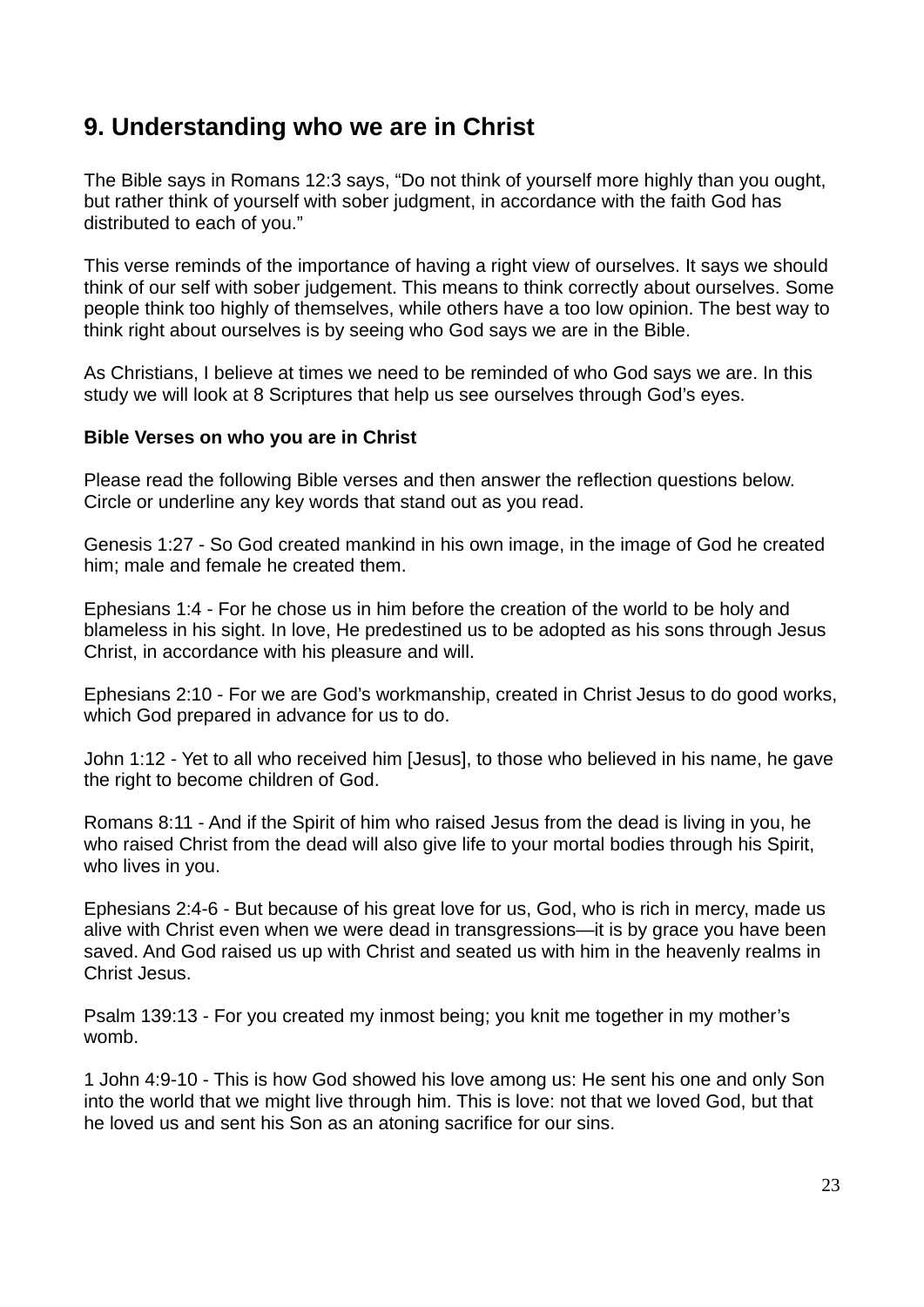#### **Reflection Questions**

1. In Genesis 1:27 whose image does it say we are created in?

2. Looking at Ephesians 1:4-5, what two things did God choose us to be in His sight?

3. Ephesians 2:10 tells us that God created us to do good works. When did He prepare these works for us to do?

4. When we receive Jesus Christ into our lives, what does the Bible tell us we become? (John 1:12)

5. Romans 8:11 tells us that the Holy Spirit raised Jesus from the dead and gives life to our bodies. Where does it say the Holy Spirit lives?

6. Which reflection verse tells us that God knit us together in our Mother's womb?

7. Where does Ephesians 2:4-6 tell us we are seated spiritually?

#### **Key thought from the Bible**

**Made in God's image** – To be made in God image means we can think, make decisions and choices; we can be creative and work with our gifts from God to serve God and others; and we are relational in the way we love and care for each. When we do these things, we reflect God. As Christians, we must remember that we have God's DNA stamped on us. Because we are made in God's image and have His DNA we can be all God wants us to be.

#### **Memory Verse**

Read and memorise John 1:12 for the next lesson.

#### **Prayer**

*Heavenly Father, I thank You that You created me in Your image. Help me to understand how much You love me and that You made me to do good works before You created the world. Help me to see myself through Your eyes.*

*In Jesus' name, Amen.*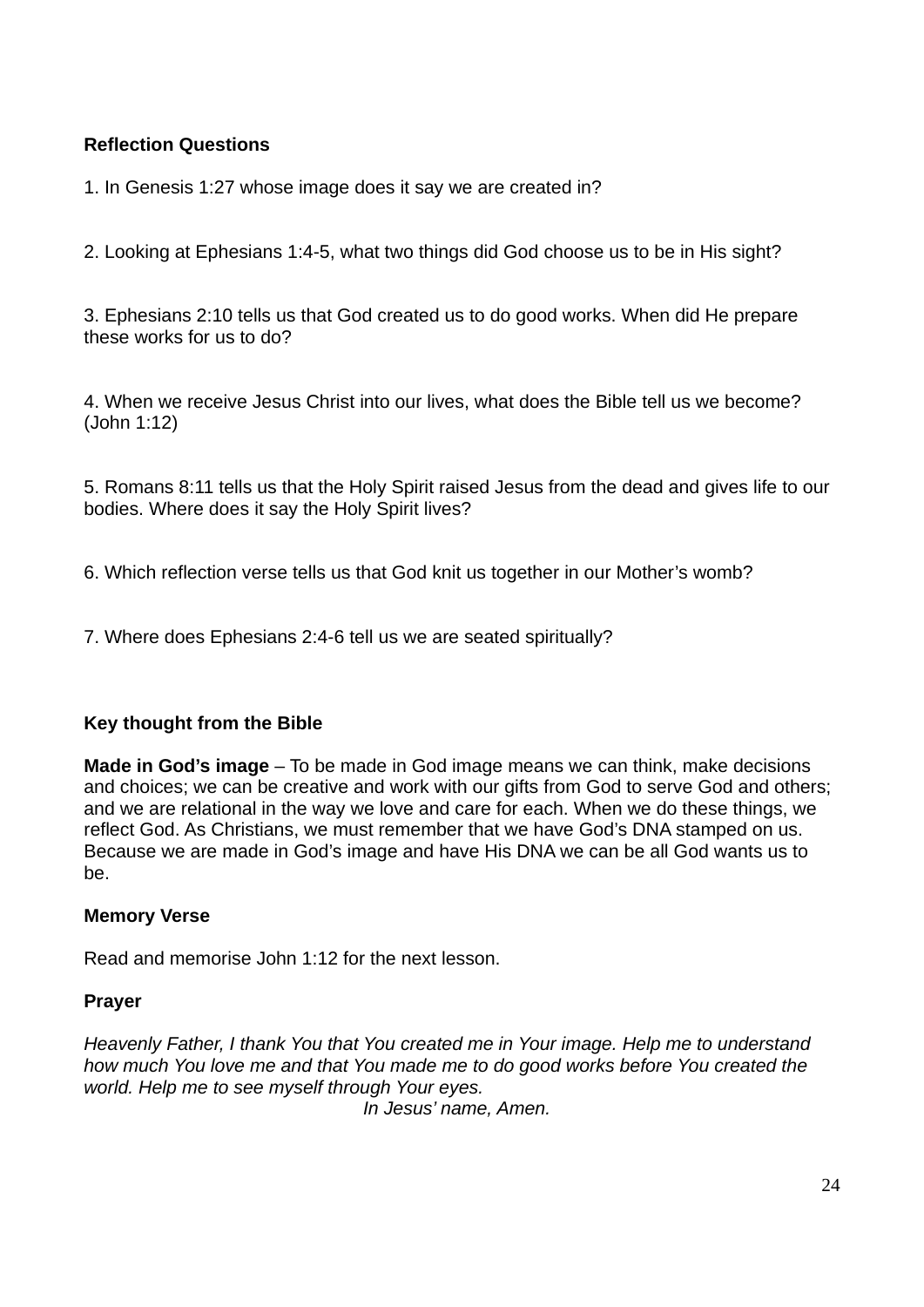### **10. The Future – What does God want me to do now?**

Now you are coming to the end of this discipleship program you might be wondering what next? What does God want me to do with the rest of my life? These are great questions.

Many Christians wonder what God wants them to do with their lives. While God does not give us all an individual road map for us to follow in the Bible, He does give us a number of general principles that He has given to His people in a few places.

Thomas Merton the Catholic Monk said this about finding God's will, "For each one of us, there is only one thing necessary: to fulfil our own destiny, according to God's will, to be what God wants us to be."

In this final study we will look at a number of verses to see what the Bible says concerning God's will for our lives. They give us general principles to follow. This combined with daily prayer, Bible reading and walking closely with Jesus will help us to know day by day what Jesus wants us to do.

#### **Bible verses on God's will**

Please read the following Bible verses and then answer the reflection questions below. Circle or underline any key words that stand out as you read.

Colossians 3:1-2 - Since, then, you have been raised with Christ, set your hearts on things above, where Christ is seated at the right hand of God. Set your minds on things above, not on earthly things.

Luke 10:27 - He [Jesus] answered: "'Love the Lord your God with all your heart and with all your soul and with all your strength and with all your mind'; and, 'Love your neighbour as yourself.'"

Colossians 3:12 - Therefore, as God's chosen people, holy and dearly loved, clothe yourselves with compassion, kindness, humility, gentleness and patience.

Proverbs 3:5-6 - Trust in the LORD with all your heart and lean not on your own understanding; in all your ways acknowledge him, and he will make your paths straight.

Micah 6:8 - He has showed you, O man, what is good. And what does the LORD require of you? To act justly and to love mercy and to walk humbly with your God.

2 Peter 3:18 - But grow in the grace and knowledge of our Lord and Saviour Jesus Christ. To him be glory both now and forever! Amen.

Psalms 37:4 - Delight yourself in the LORD and he will give you the desires of your heart.

Ephesians 2:10 - For we are God's workmanship, created in Christ Jesus to do good works, which God prepared in advance for us to do.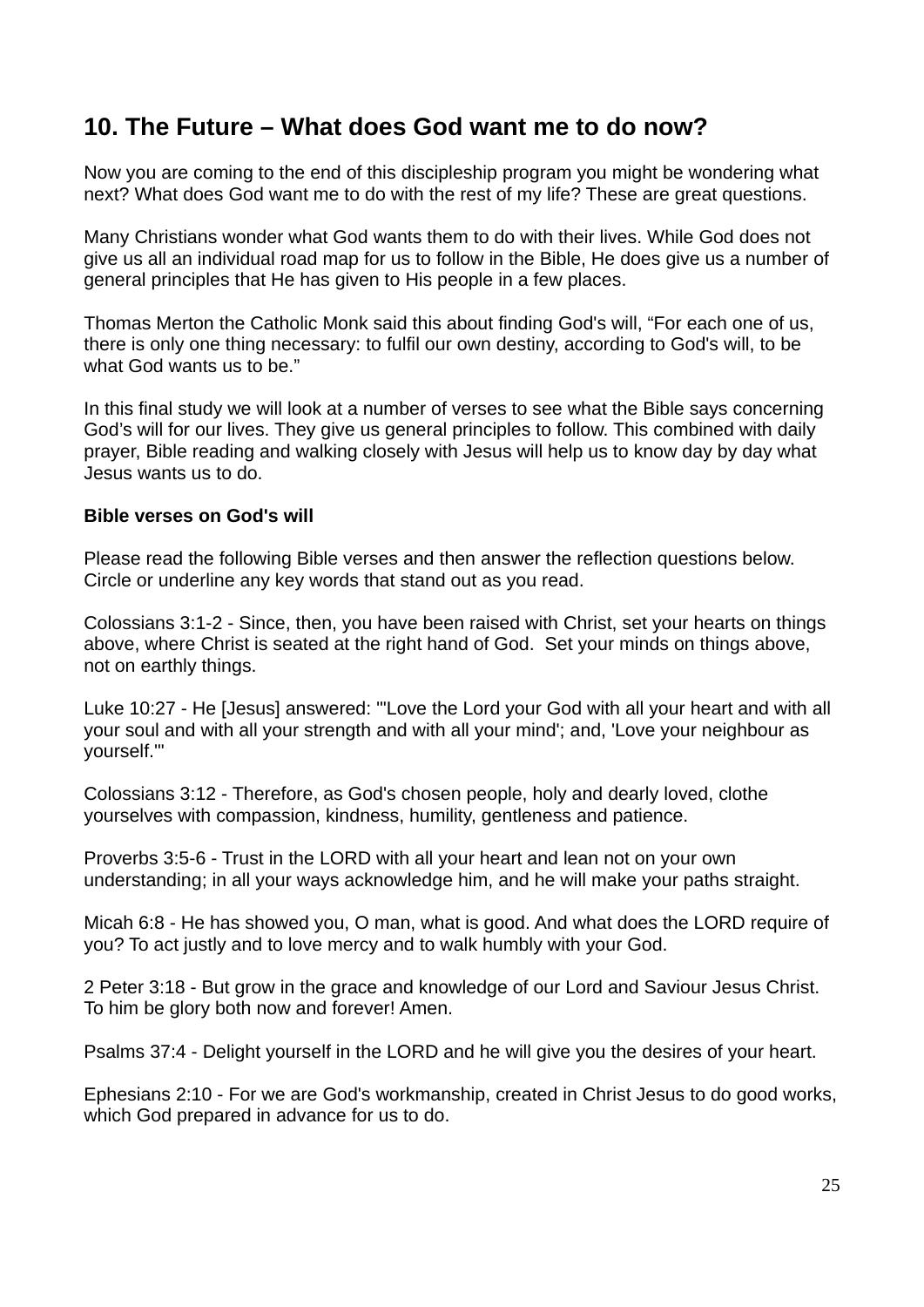#### **Reflection Questions**

1. According to Colossians 3:1-2 what does God want us to set our hearts and minds on?

2. In Luke 10:27 God wants us to do two things will all of our heart, soul, strength and mind, what are they?

3. As Christians God want us to clothe ourselves with five things. These can be found in Colossians 3:12.

4. In Proverbs 3:5-6 God talks about guiding us and making our paths straight. What three things are vital to this?

5. In Micah 6:8 God talks about what He requires from us. What three things does the Bible say?

6. 2 Peter 3:18 tells us to grow in two things. What are they?

7. Which reflection verse tells us that God prepared good works for us to do in advance?

#### **Key word from the Bible**

**Disciple** – In the Bible the word used to describe a follower of Jesus is Disciple. We see this word is used 262 times in the New Testament, compared with 26 times for believer or 3 times for the word Christian. Being a disciple of Jesus is about committing to a way of life and of learning and growth. It goes past just believing in something, it is more about learning to follow and to heading in a new direction. The ultimate goal for a disciple is to learn from the Bible, grow in their faith and then pass it on to others. Jesus' last words He told us to go and make disciples (Matthew 28:18-20).

#### **Memory Verse**

Read and memorise Luke 10:27

#### **Prayer**

*Heavenly Father, I thank You that the Bible gives us information about how you want us to live our lives. I pray that You will help me to love and trust you with all of my heart. I pray that as I go about my daily life that You will help me to keep my heart and mind focussed on heavenly things and that I will always look to You for guidance in all I do. In Jesus' name, Amen.*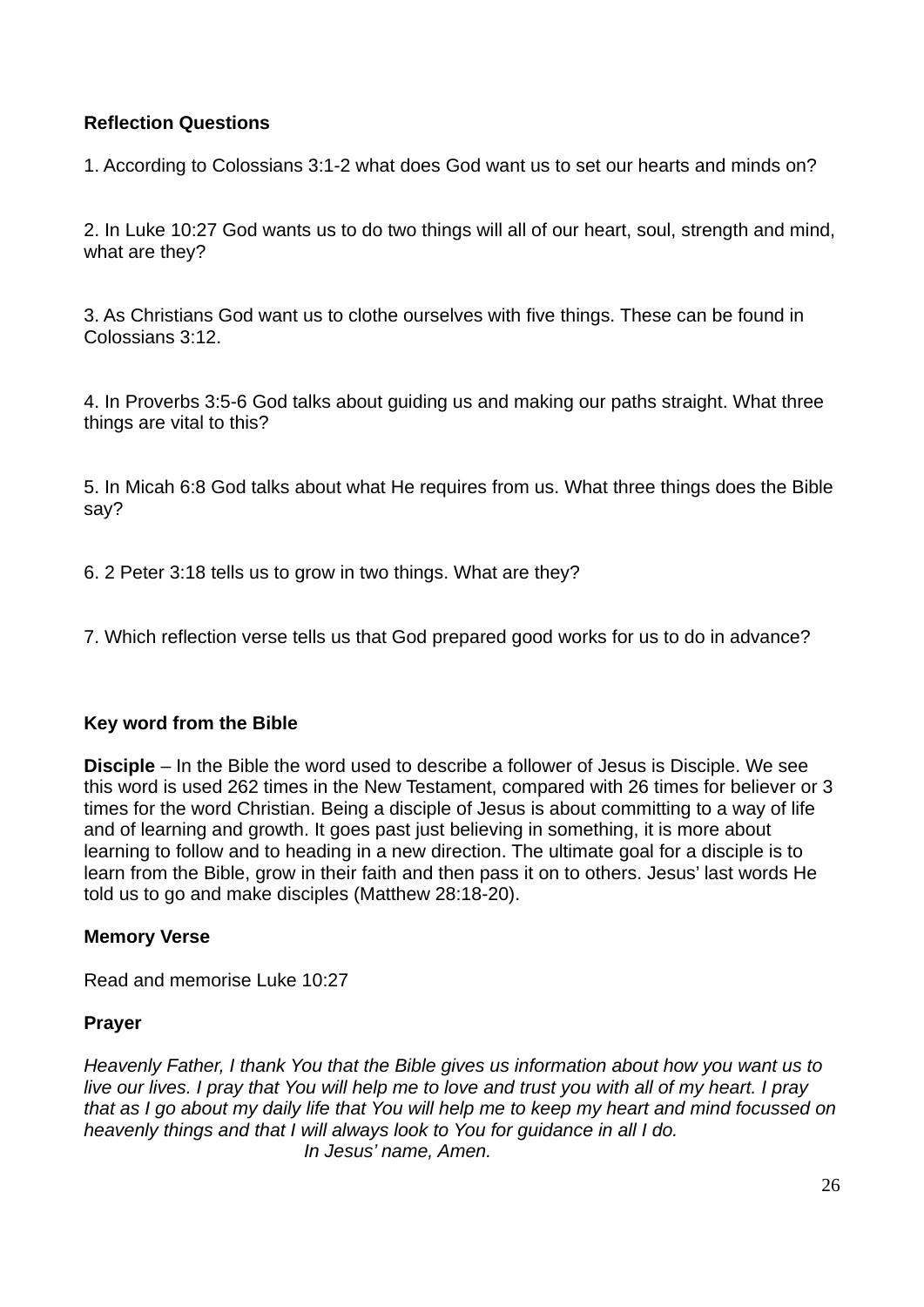# **Appendix 1 - Answers to the reflection questions**

#### **Study 1 – Assurance of Salvation**

- 1. God promises us eternal life
- 2. We become children of God
- 3. Everyone who calls out to Jesus can be saved
- 4. Jesus will bring salvation to His followers next time He comes
- 5. Ephesians 2:8-9
- 6. Titus 3:5
- 7. We have eternal life

#### **Study 2 – The Bible**

- 1. Teaching, rebuking, correcting and training in righteousness
- 2. So we don't sin against God
- 3. We will prosper in all the things we do
- 4. We deceive ourselves
- 5. Psalm 119:130
- 6. We keep our lives pure
- 7. Psalm 119:105

#### **Study 3 – Prayer**

- 1. God promises to give us peace
- 2. That God will listen to us
- 3. We should pray in Jesus' name
- 4. Because He cares for us
- 5. We can ask for wisdom
- 6. 1 John 5:14-15
- 7. believe we have received it. Or have faith God can do it.

#### **Study 4 – Church**

- 1. Devoted themselves to the teaching of the Apostles, Fellowship or meeting together, Breaking bread (taking communion), and Prayer.
- 2. Love and good deeds
- 3. It says we should not give up meeting together with other Christians
- 4. People will know we are His disciples because of the way we love each other
- 5. Two or three people present
- 6. Romans 12:4-5
- 7. Everyone, but especially those in the family of God (other believers)

#### **Study 5 – Serving God**

- 1. God prepared our good works before He made the world
- 2. God wants us to be a cheerful happy giver
- 3. When we serve or work we are really serving the Lord
- 4. We need to become a servant of others to be great
- 5. Use our gifts to serve others
- 6. Everyone, but especially those in the family of God (other believers)
- 7. Philippians 2:6-7